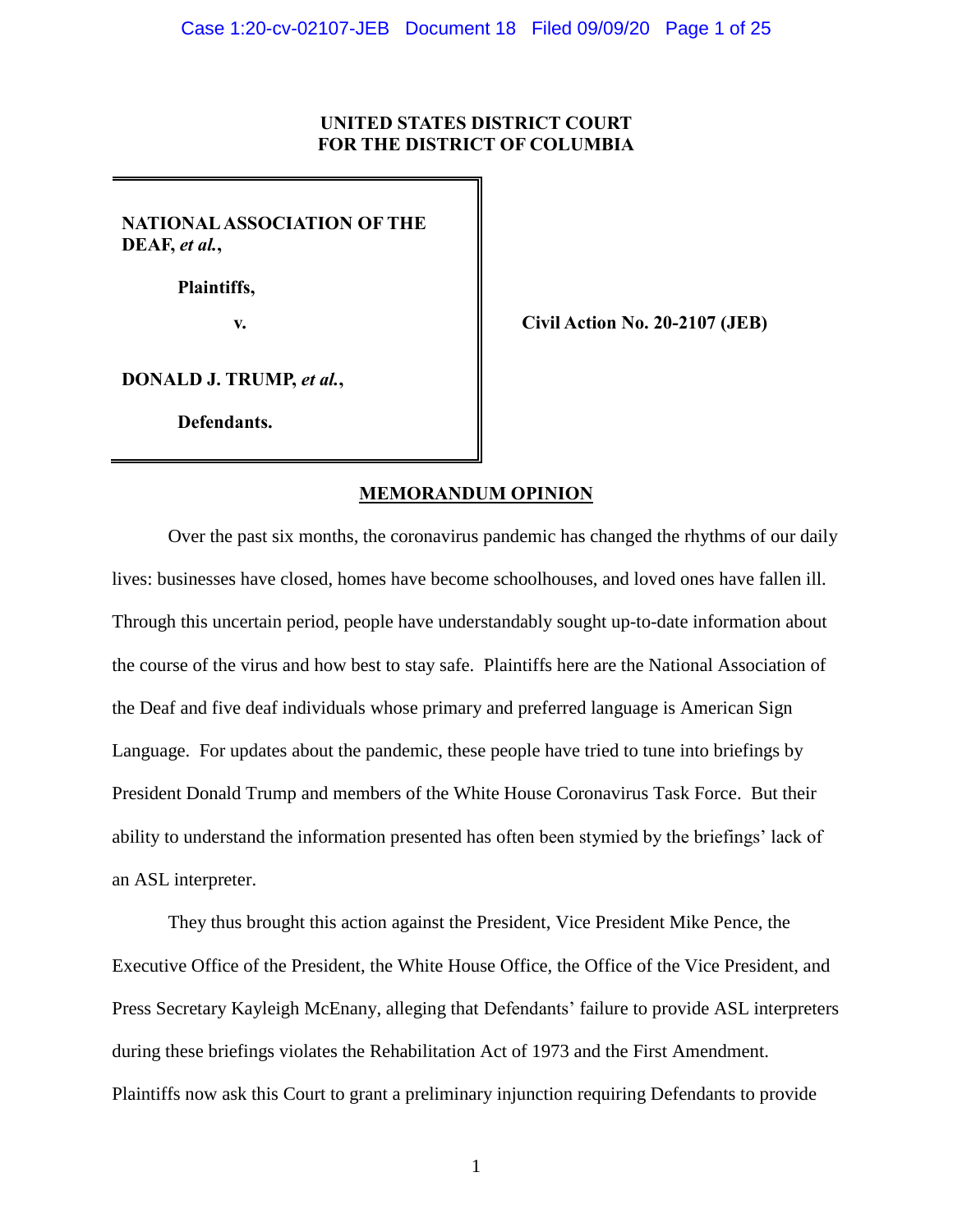### Case 1:20-cv-02107-JEB Document 18 Filed 09/09/20 Page 2 of 25

in-frame ASL interpretation throughout all live, televised public briefings conducted by any Defendant or member of the White House Coronavirus Task Force that address issues concerning COVID-19.

While the Court agrees that Plaintiffs have met their burden to obtain some form of injunctive relief, the contours of an appropriate remedy need some fleshing out, given the lack of clarity regarding the precise logistics involved in making ASL interpretation available via various platforms. The Court, accordingly, will conduct a further hearing to plumb in greater depth the practicalities of implementing its Order.

## **I. Background**

President Trump began holding regular televised briefings about the COVID-19 outbreak in March of 2020. See ECF No. 1 (Compl.), ¶ 26. Although generating controversy at times, the briefings have addressed critical issues ranging from information on social distancing and mask wearing, to updates on economic-relief packages and vaccine development. Id.,  $\P$  29, 31. Members of the White House Coronavirus Task Force, including Dr. Anthony Fauci and Dr. Deborah Birx, have also appeared to provide analysis and updates on relevant public-health information. Id.,  $\P$  20, 30. So, too, have Press Secretary McEnany and Vice President Pence, who heads the Task Force and has spoken to "what every American can do to play their part in reducing the spread and the impacts of the coronavirus pandemic." Id.; see also ECF No. 9-1 (Declaration of Judson P. Deere), ¶ 4. The White House initially held daily briefings, but their frequency decreased by late spring before again being held more regularly starting in late July. See Compl., ¶ 31.

Members of the public have a few options for how to watch the briefings. People can watch: (1) live and delayed coverage on network and cable television channels, when and if the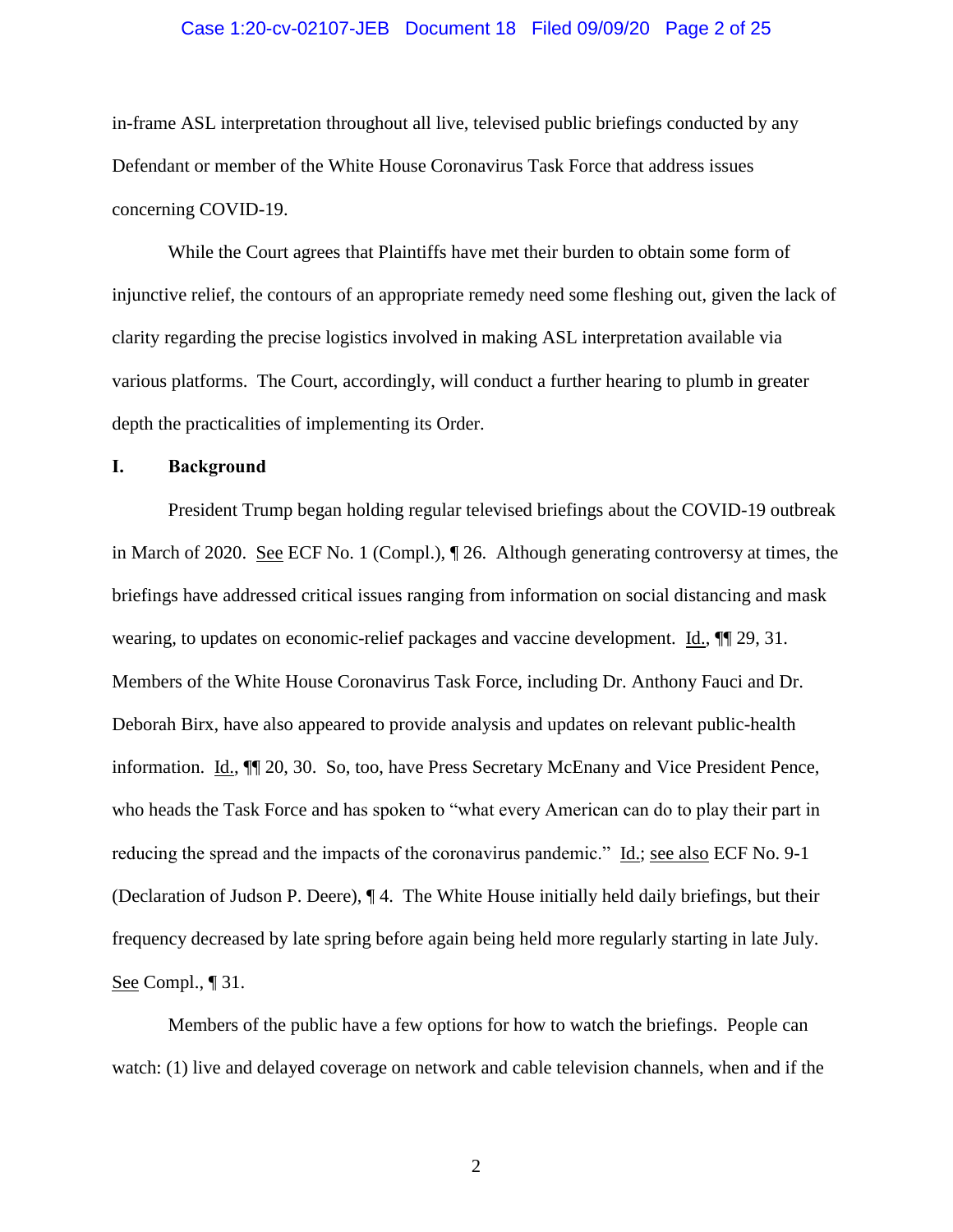### Case 1:20-cv-02107-JEB Document 18 Filed 09/09/20 Page 3 of 25

media chooses to air the proceedings; (2) live footage that the White House shares on its website and YouTube channel; or (3) recordings that the White House posts after the live event ends on its social-media platforms, such as YouTube and Facebook. See Deere Decl., ¶¶ 5–6, 8; see also ECF No. 15-1 (Second Declaration of Judson P. Deere), ¶¶ 6–7. Private media outlets and the White House Communications Agency, which provides telecommunications and other related support services to the President and Vice President, record the briefings. See Second Deere Decl., ¶¶ 3–5, 9. While private media outlets air the footage that they capture on network and cable television, WHCA airs its recordings on the platforms that the White House controls. See Deere Decl.,  $\P$  5–6, 8. On occasion, such as when a coronavirus briefing is not held in the Press Briefing Room, WHCA does not record the event and instead streams a video feed that a private media outlet records and shares. Id., ¶ 8; Second Deere Decl., ¶ 9.

The White House also contracts with a third party to provide closed captioning for the livestream and post-briefing recordings that it posts on its YouTube channel and Facebook page. See Deere Decl., ¶ 8; Second Deere Decl., ¶ 8. Networks and cable television stations similarly provide closed captioning when they air the briefings. Id., ¶ 13; see also ECF No. 9 (Def. Opp.) at 1, 21. Additionally, and generally within hours of the briefings, the White House posts a complete transcript in English on its official website and provides the same to reporters and media organizations. See Def. Opp. at 1, 5; Deere Decl., ¶ 14.

Unlike the governors of all fifty states, the mayors of cities large and small, and leaders from around the globe, however, the White House does not provide in-frame ASL interpretation during its video broadcasts. See Compl.,  $\mathbb{I}$  2. Plaintiffs assert that, as a result, they cannot access the "critical, potentially life-saving information" that the nation's leaders and public-health officials share during the briefings without ASL interpretation. See id., 1; ECF No. 2-5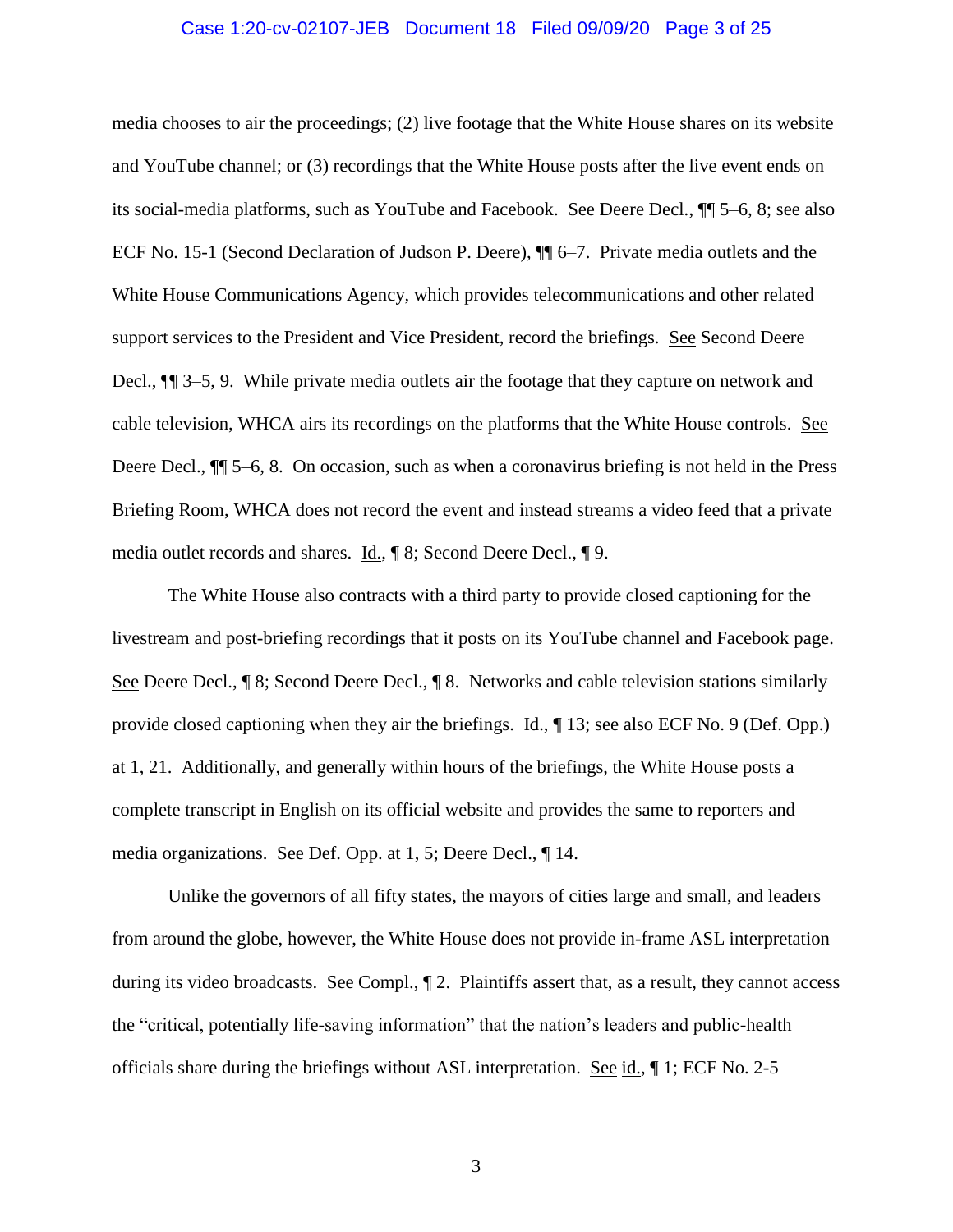#### Case 1:20-cv-02107-JEB Document 18 Filed 09/09/20 Page 4 of 25

(Declaration of Corey Axelrod), ¶ 3; ECF No. 2-4 (Declaration of Debra Fleetwood), ¶ 4; ECF No. 2-7 (Declaration of Graham Forsey), ¶ 3; ECF No. 2-3 (Declaration of John Rivera, Jr.), ¶ 4; ECF No. 2-6 (Declaration of Carlton Strail), ¶ 4; ECF No. 2-8 (Declaration of Howard A. Rosenblum), ¶¶ 2, 4. Nor, Plaintiffs explain, can they access the updates on the impact of the pandemic on the economy and on vaccine development. See Compl., ¶ 1; see also Axelrod Decl., ¶ 5; Fleetwood Decl., ¶ 5; Forsey Decl., ¶ 5; Rivera Decl., ¶ 5; Strail Decl., ¶ 5. Because of these barriers, Plaintiffs assert that they are unable to obtain from the briefings information on how to protect themselves and their families. See Fleetwood Decl.,  $\P\P$  1, 3; Rivera Decl.,  $\P\P$  1, 3; Strail Decl., ¶ 5. Additionally, Plaintiffs Axelrod and Forsey, who lead the Illinois Association of the Deaf and the District of Columbia Association of the Deaf, respectively, declare that this means that they are less able to answer questions about the briefings and pandemic from their groups' members. See Axelrod Decl., ¶¶ 1, 5; Forsey Decl., ¶¶ 1, 5.

Plaintiffs contend, moreover, that the closed captioning that Defendants and the networks provide is an insufficient remedial measure for a variety of reasons. As Howard A. Rosenblum, the CEO of NAD, explains in his declaration, "[M]any [deaf and hard-of-hearing] persons know virtually no English." Rosenblum Decl., ¶ 3. For many others, "English is, at best, a second language." Id. The primary language of many of NAD's members is ASL, which is "a complete and complex language distinct from English, with its own vocabulary and rules for grammar and syntax." Id.,  $\P$  4–5. Because of the differences between English and ASL, "[w] ritten English is not an effective means of communication for many deaf individuals who have limited English capabilities, particularly for complex and important topics such as COVID-19 and related issue[s] of public health."  $\underline{Id}$ ,  $\P$  6. NAD asserts that it has received hundreds of complaints from deaf and hard-of-hearing people who say that they are unable to access the information that the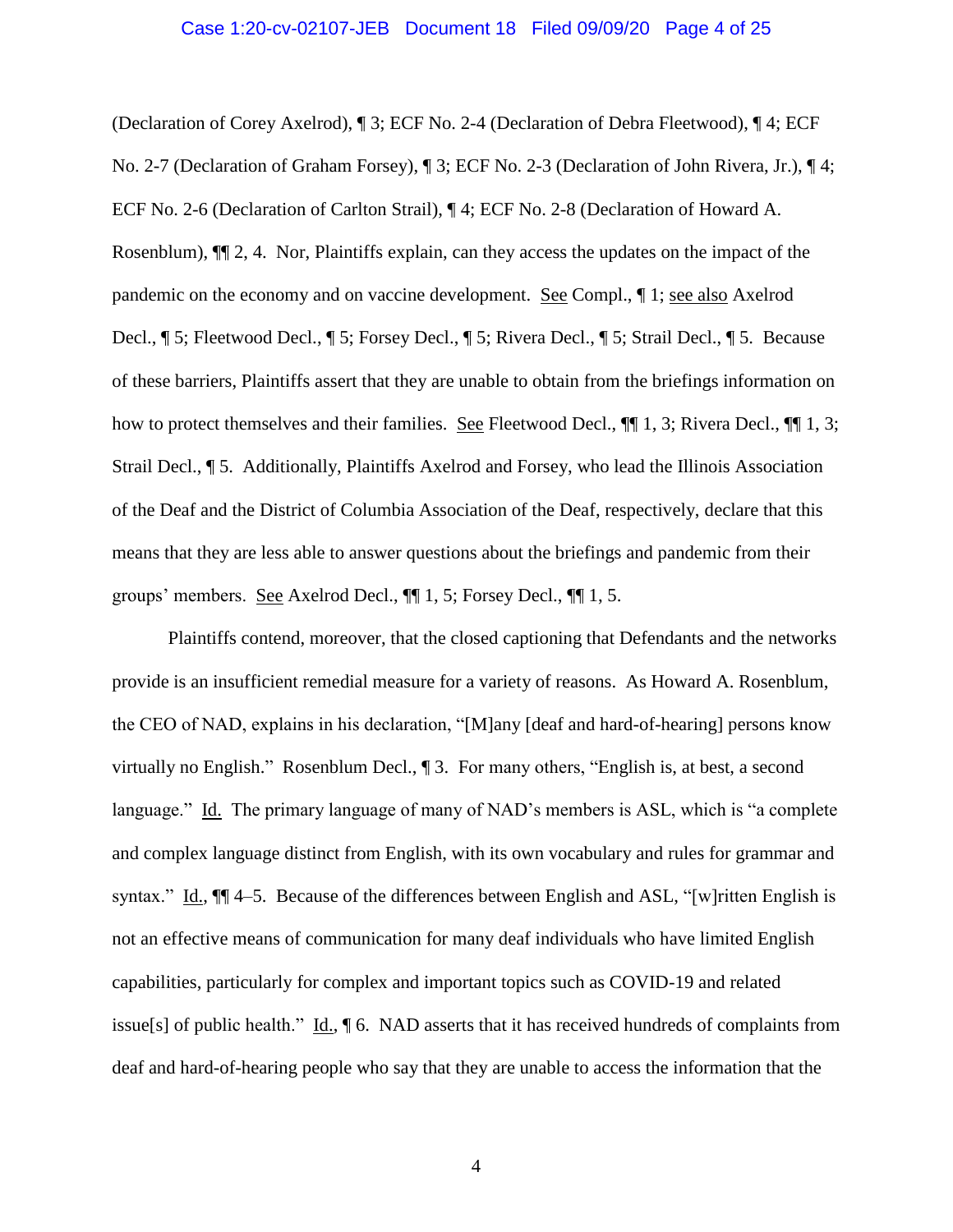#### Case 1:20-cv-02107-JEB Document 18 Filed 09/09/20 Page 5 of 25

White House provides during the COVID-19 briefings because of the lack of an in-frame ASL interpreter.  $\underline{Id.}$ ,  $\P$  2.

Individual Plaintiffs aver the same. For Fleetwood, Rivera, and Strail, who range in age from sixty-six to ninety-two and receive most or all of their news from television, closed captioning is insufficient because they have difficulty "understand[ing] captioning on television when the content is complex, such as when there is information about a health pandemic." Fleetwood Decl.,  $\P\P$  1, 3; <u>see also</u> Rivera Decl.,  $\P\P$  1, 3; Strail Decl.,  $\P\P$  1, 3. For Axelrod and Forsey, who are in their twenties and thirties, closed captioning is insufficient because it is often delayed and inaccurate, and not available on the Internet or social media. See Axelrod Decl., ¶¶ 1, 4; Forsey Decl., ¶¶ 1, 4.

Seeking to gain access to the information shared in the White House's COVID-19 briefings, Plaintiffs filed this suit. In their Complaint, they allege that Defendants' failure to provide an ASL interpreter during the briefings violates both section 504 of the Rehabilitation Act and the First Amendment, and thus warrants declaratory and injunctive relief. See Compl., ¶¶ 49–73. Simultaneous with the filing of their Complaint, Plaintiffs moved for a preliminary injunction based only on their Rehabilitation Act claim and request for mandamus relief. See ECF No. 2 (Pl. Mot.) at 1; see also ECF No. 2-1 (Pl. Mot. Memo) at 2, 17 n.6. To arrest these purported transgressions, Plaintiffs ask this Court to order Defendants to immediately begin providing live, in-frame ASL interpretation in all public briefings that address COVID-19 and are conducted by any Defendant or member of the White House Coronavirus Task Force. See Pl. Mot. Memo at 20.

The Court heard argument on Plaintiffs' Motion on August 26 and received a supplemental declaration from Defendants and response from Plaintiffs on August 31 concerning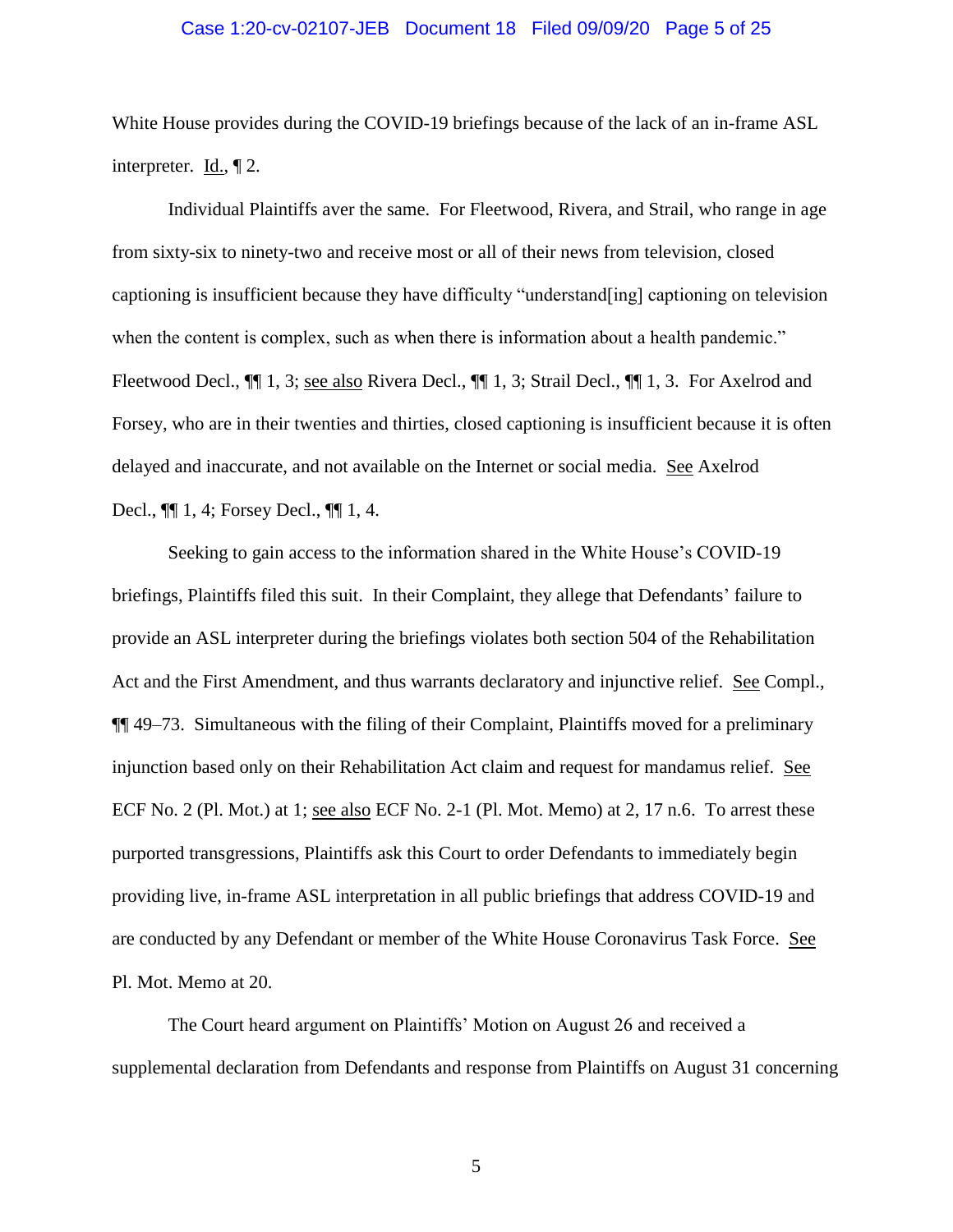#### Case 1:20-cv-02107-JEB Document 18 Filed 09/09/20 Page 6 of 25

some of the logistics of the video process. See ECF Nos. 15 (Def. Supp.) & 16 (Pl. Supp.). In their supplemental filing, Plaintiffs narrowed and clarified the scope of their remedy request and now ask this Court to order Defendants to provide the following during all White House briefings about the coronavirus that are conducted by Defendants, are announced in advance, and have a purpose of discussing issues related to the pandemic: 1) in-frame ASL interpretation, either by including in the video frame the ASL speaker or by including a picture-in-picture (PIP) interpreter in the footage, on all WHCA video feeds of the briefings; and 2) either placement of an ASL interpreter physically near the speaker during briefings so that media outlets can capture footage of the ASL interpreter, or the creation of a live feed of an ASL interpreter that is available for broadcast outlets to include in PIP footage. See Pl. Supp. at 3.

#### **II. Legal Standard**

"A preliminary injunction is an extraordinary remedy never awarded as of right." Winter v. NRDC, 555 U.S. 7, 24 (2008). A party seeking preliminary relief must "make a clear showing that four factors, taken together, warrant relief: likely success on the merits, likely irreparable harm in the absence of preliminary relief, a balance of the equities in its favor, and accord with the public interest.'" League of Women Voters v. Newby, 838 F.3d 1, 6 (D.C. Cir. 2016) (quoting Pursuing America's Greatness v. FEC, 831 F.3d 500, 505 (D.C. Cir. 2016)). "The moving party bears the burden of persuasion and must demonstrate, 'by a clear showing,' that the requested relief is warranted." Hospitality Staffing Solutions, LLC v. Reyes, 736 F. Supp. 2d 192, 197 (D.D.C. 2010) (quoting Chaplaincy of Full Gospel Churches v. England, 454 F.3d 290, 297 (D.C. Cir. 2006)).

Historically, this Circuit has evaluated the preliminary-injunction factors on a "sliding scale," under which if the "movant makes an unusually strong showing on one of the factors,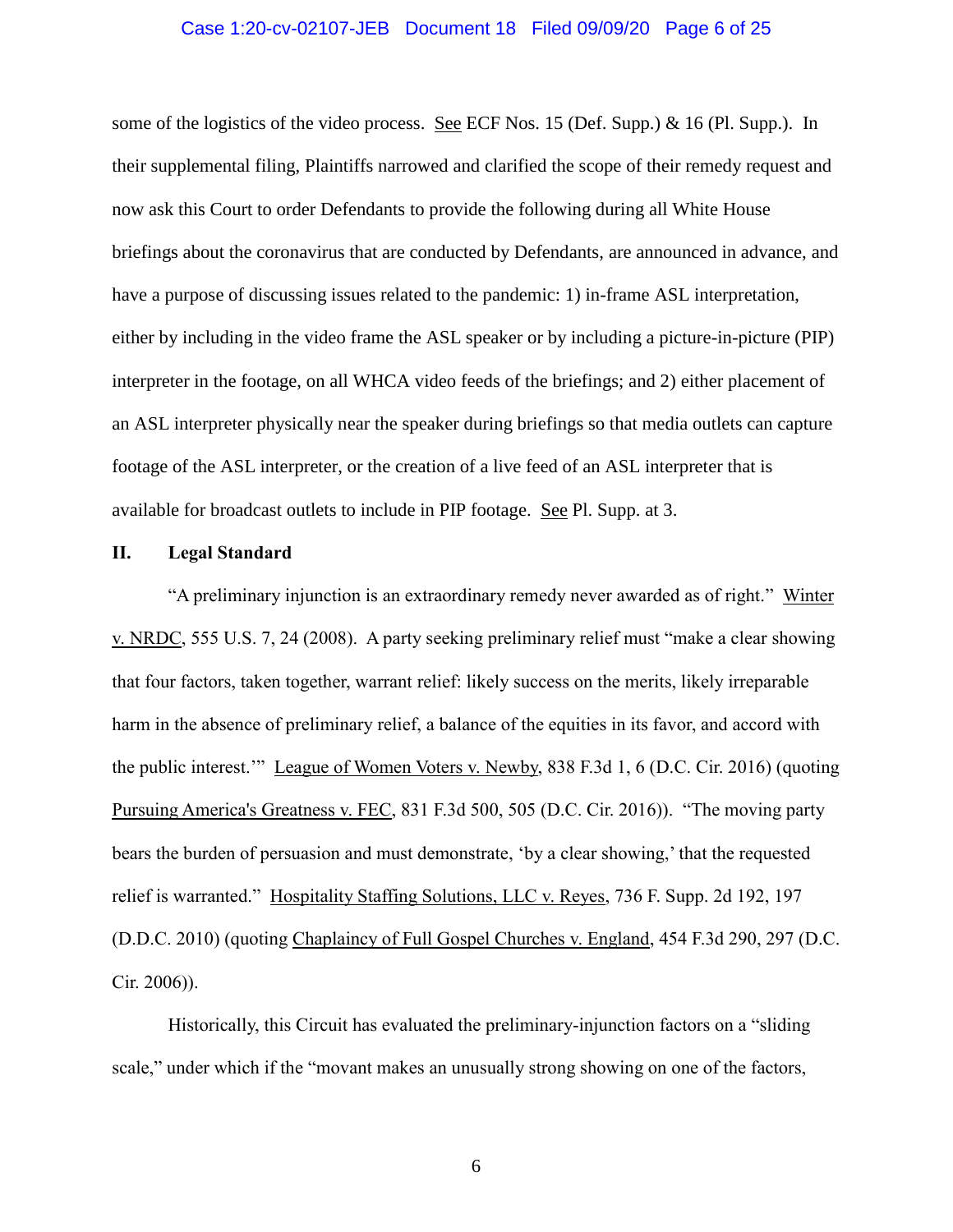### Case 1:20-cv-02107-JEB Document 18 Filed 09/09/20 Page 7 of 25

then it does not necessarily have to make as strong a showing on another factor." Davis v. Pension Ben. Guar. Corp., 571 F.3d 1288, 1291–92 (D.C. Cir. 2009). This Circuit has hinted, though not held, that Winter — which overturned the Ninth Circuit's "possibility of irreparable harm" standard — should be read to abandon the sliding-scale approach in favor of requiring that "likelihood of irreparable harm" and "likelihood of success" are "'independent, free-standing requirement[s]." Sherley v. Sebelius, 644 F.3d 388, 392-93 (D.C. Cir. 2011) (quoting Davis, 571 F.3d at 1296) (Kavanaugh, J., concurring); see Singh v. Carter, 185 F. Supp. 3d 11, 16–17 (D.C. Cir. 2016) (calling the "sliding scale approach" "highly questionable" after Winter and requiring the plaintiff to "bear[] the burden of persuasion on all four preliminary injunction factors"); League of Women Voters, 838 F.3d at 7 (declining to address whether "sliding scale" approach is valid after Winter). Unresolved, too, is the related question of "whether, in cases where the other three factors strongly favor issuing an injunction, a plaintiff need only raise a serious legal question on the merits." Aamer v. Obama, 742 F.3d 1023, 1043 (D.C. Cir. 2014) (internal quotation and citation omitted).

Regardless of the extent to which showings of irreparable harm and success on the merits can be diminished, some fundamentals of the four-factor test bear reiterating. Because "the basis of injunctive relief . . . has always been irreparable harm," Chaplaincy of Full Gospel, 454 F.3d at 297 (citation omitted), a plaintiff must, at minimum, "demonstrate that irreparable injury is likely in the absence of an injunction," not just that injury is a "possibility." Winter, 555 U.S. at 21–22; see Davis, 571 F.3d at 1292. Before and after Winter, similarly, this Circuit has maintained its standard that a plaintiff may obtain relief after demonstrating a "substantial likelihood" of success. See Pursuing America's Greatness, 831 F.3d at 505. Where the plaintiff can show neither harm nor success, no relief is warranted. Standing Rock Sioux Tribe v. U.S.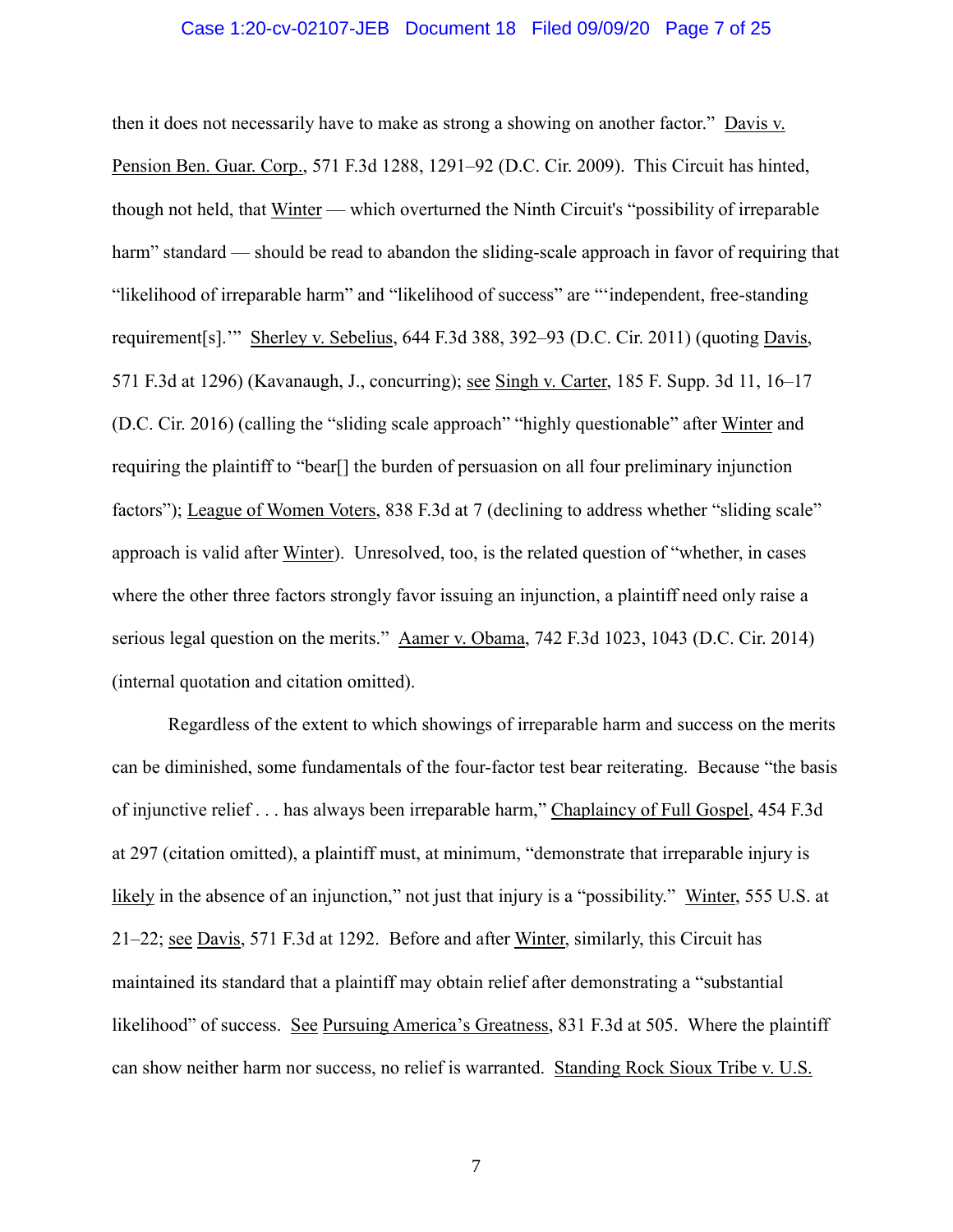Army Corps of Eng'rs, 205 F. Supp. 3d 4, 26 (D.D.C. 2016); see also Ark. Dairy Co-op Ass'n, Inc. v. USDA, 573 F.3d 815, 832 (D.C. Cir. 2009) (denying injunction when plaintiff shows "no likelihood of success").

### **III. Analysis**

Plaintiffs contend that Defendants have violated and will continue to violate the Rehabilitation Act by failing to provide an ASL interpreter during the White House's briefings on the coronavirus. See Pl. Mot. Memo at 1–2, 18; ECF No. 11 (Pl. Reply) at 18. They argue that, without a preliminary injunction, they will continue to suffer irreparable harm because they will not have access to the information that the White House shares during those briefings about personal safety, public health, and the economy. See Pl. Mot. Memo at 17–19; Reply at 23. Defendants respond that Plaintiffs cannot succeed here both because they lack a cause of action and because they have access to the briefings via other, non-auditory means. See Def. Opp. at 10–14.

The Court kicks off with Plaintiffs' likelihood of success before addressing the remaining preliminary-injunction factors and then the nuanced question of remedy. Because it finds that Plaintiffs have carried their burden under the Rehabilitation Act, it does not reach the parties' arguments on Plaintiffs' mandamus claim.

#### A. Likelihood of Success

As Defendants' central position here is that the Rehabilitation Act provides no express or implied cause of action, a sensible starting point is the statute itself.

#### *1. Statutory Framework*

Congress enacted the Rehabilitation Act in 1973 "to ensure that members of the disabled community could live independently and fully participate in society." American Council of the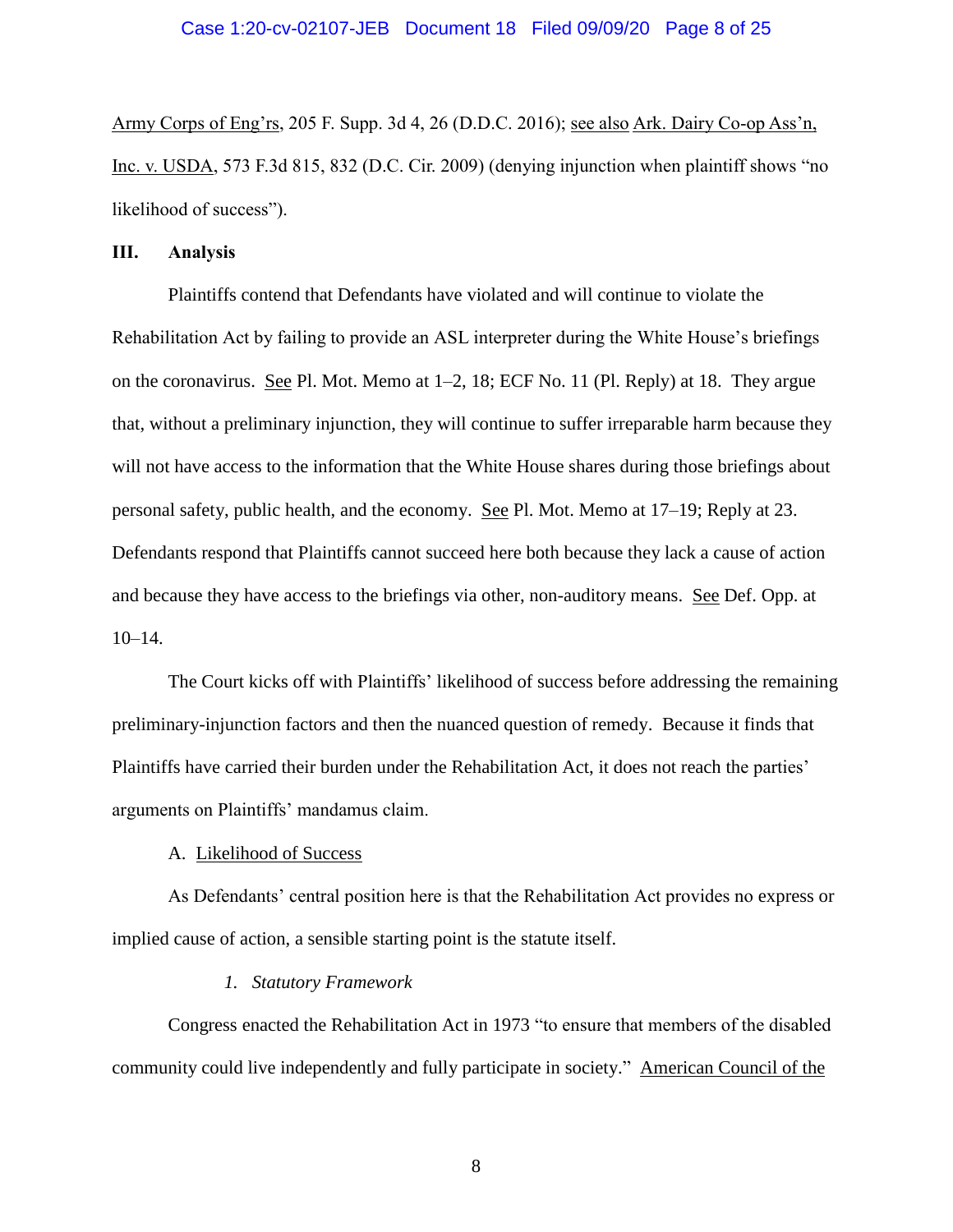#### Case 1:20-cv-02107-JEB Document 18 Filed 09/09/20 Page 9 of 25

Blind v. Paulson, 525 F.3d 1256, 1259 (D.C. Cir. 2008). It was the "first major federal statute designed to protect the rights of and provide assistance to" individuals with disabilities. Smith v. Barton, 914 F.2d 1330, 1338 (9th Cir. 1990). As originally enacted, section 504 of the Act prohibited recipients of federal financial assistance from conducting programs or activities that discriminate on the basis of disability. See Rehabilitation Act of 1973, Pub. L. No. 93–112, § 504, 87 Stat. 394 (Sept. 26, 1973).

In 1978, Congress undertook to "extend and strengthen" the Rehabilitation Act and enacted numerous amendments. Doe v. Att'y Gen. of U.S., 941 F.2d 780, 785 ( $9<sup>th</sup> Cir.$  1991) (collecting legislative history), disapproved of on other grounds by Lane v. Pena, 518 U.S. 187 (1996). As relevant to this case, it amended section 504 to prohibit discrimination by "any Executive agency." See Rehabilitation, Comprehensive Services, and Developmental Disabilities Amendments of 1978, Pub. L. No. 95–602, § 504, 92 Stat. 2955 (Nov. 6, 1978). As amended, section 504 provides:

> No otherwise qualified individual with a disability in the United States . . . shall, solely by reason of her or his disability, be excluded from the participation in, be denied the benefits of, or be subjected to discrimination under any program or activity receiving Federal financial assistance or under any program or activity conducted by any Executive agency . . . .

29 U.S.C. § 794(a) (emphasis added). With the same amendment, Congress also instructed the heads of Executive agencies to promulgate regulations to "carry out" the 1978 addition of "Executive agency" to section 504. Id.

Congress did not define "Executive agency," but, pursuant to section 504's command to "carry out" the amendments, the Executive Office of the President promulgated regulations in 1988 to prohibit discrimination based on disability. See Def. Opp. at 7; 3 C.F.R. § 102.101 (explaining purpose of regulation is to effectuate 1978 Rehabilitation Act amendments, including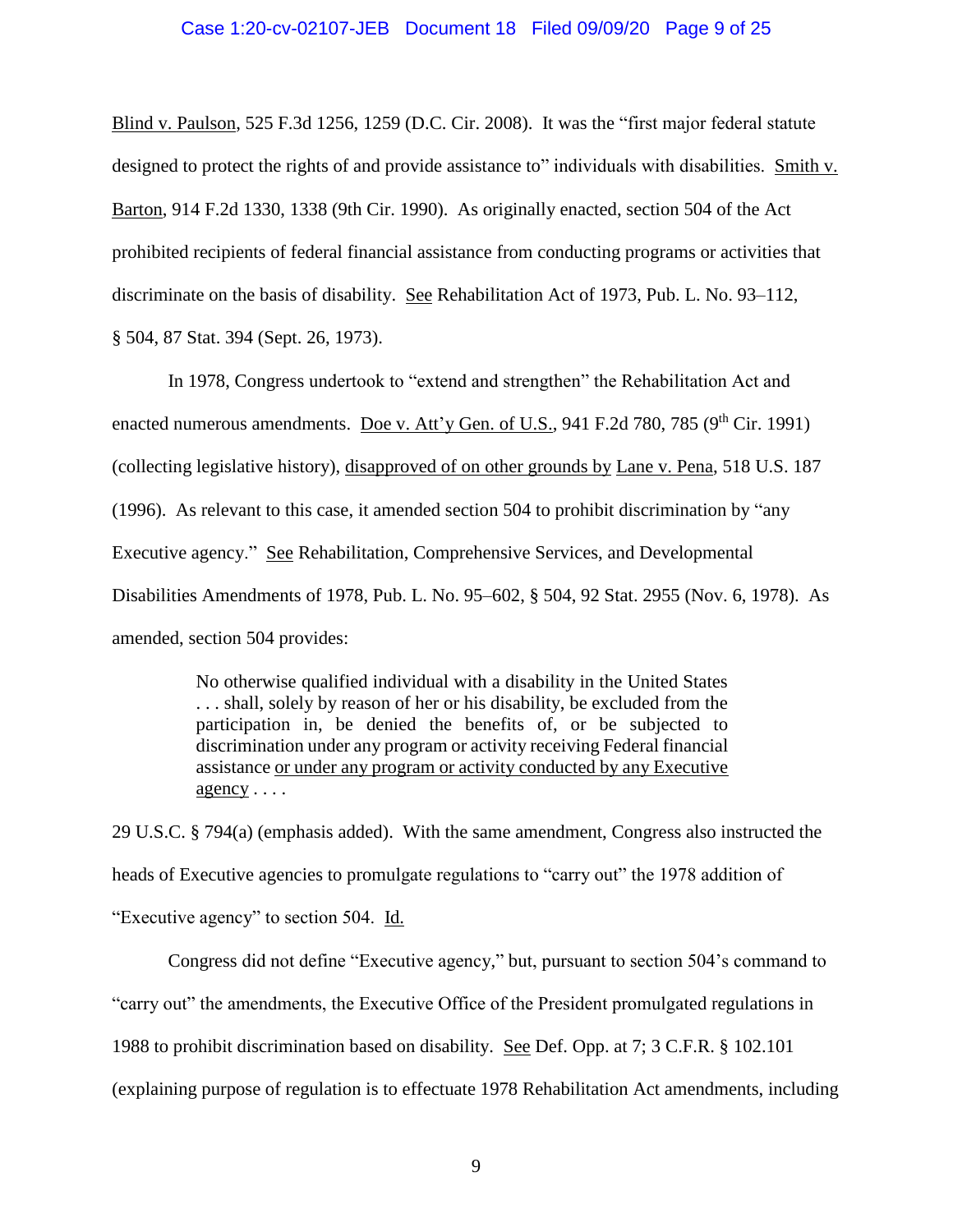#### Case 1:20-cv-02107-JEB Document 18 Filed 09/09/20 Page 10 of 25

section 504 amendments); 3 C.F.R § 102.102 (noting that regulations apply to "all programs or activities conducted" by Executive Office of President). The regulations apply to the White House Office and Office of the Vice President, among others. See 3 C.F.R. § 102.103 (defining "Agency" as "entities in the Executive Office of the President," including "the White House Office" and "Office of the Vice President").

In addition to expanding the prohibition on discrimination to the programs and activities of Executive agencies in 1978, Congress added section 505, entitled "Remedies and attorneys' fees," to the Act. See Rehabilitation, Comprehensive Services, and Developmental Disabilities Amendments of 1978, Pub. L. No. 95–602, § 505, 92 Stat. 2955 (Nov. 6, 1978). Pursuant to this section, plaintiffs can seek remedies for violations of section 501 of the Act — which addresses discrimination by the federal government when it acts as an employer, see 29 U.S.C. § 791 via the procedures set forth in Title VII's comprehensive scheme. See 29 U.S.C. § 794a(a)(1). Additionally, section 505 enables plaintiffs who bring claims against recipients of federal financial assistance to obtain relief for violations of section 504 of the Act through Title VI's remedial scheme. Id. § 794a(a)(2).

In enacting section 505, however, Congress did not say what remedies are available to persons aggrieved by Executive agencies' violations of the Act and did not point to the comprehensive scheme of another statute. In Lane, the Supreme Court considered a suit brought by a private plaintiff against an Executive agency under section 504 and held that, in amending the statute in 1978, Congress did not waive sovereign immunity for plaintiffs to obtain monetary damages. See 518 U.S. at 189, 197. In considering section 504, however, the Supreme Court did not address the source of the plaintiff's cause of action, nor the propriety of a district court's awarding declaratory or injunctive relief against an Executive agency. Id. at 190, 196 (noting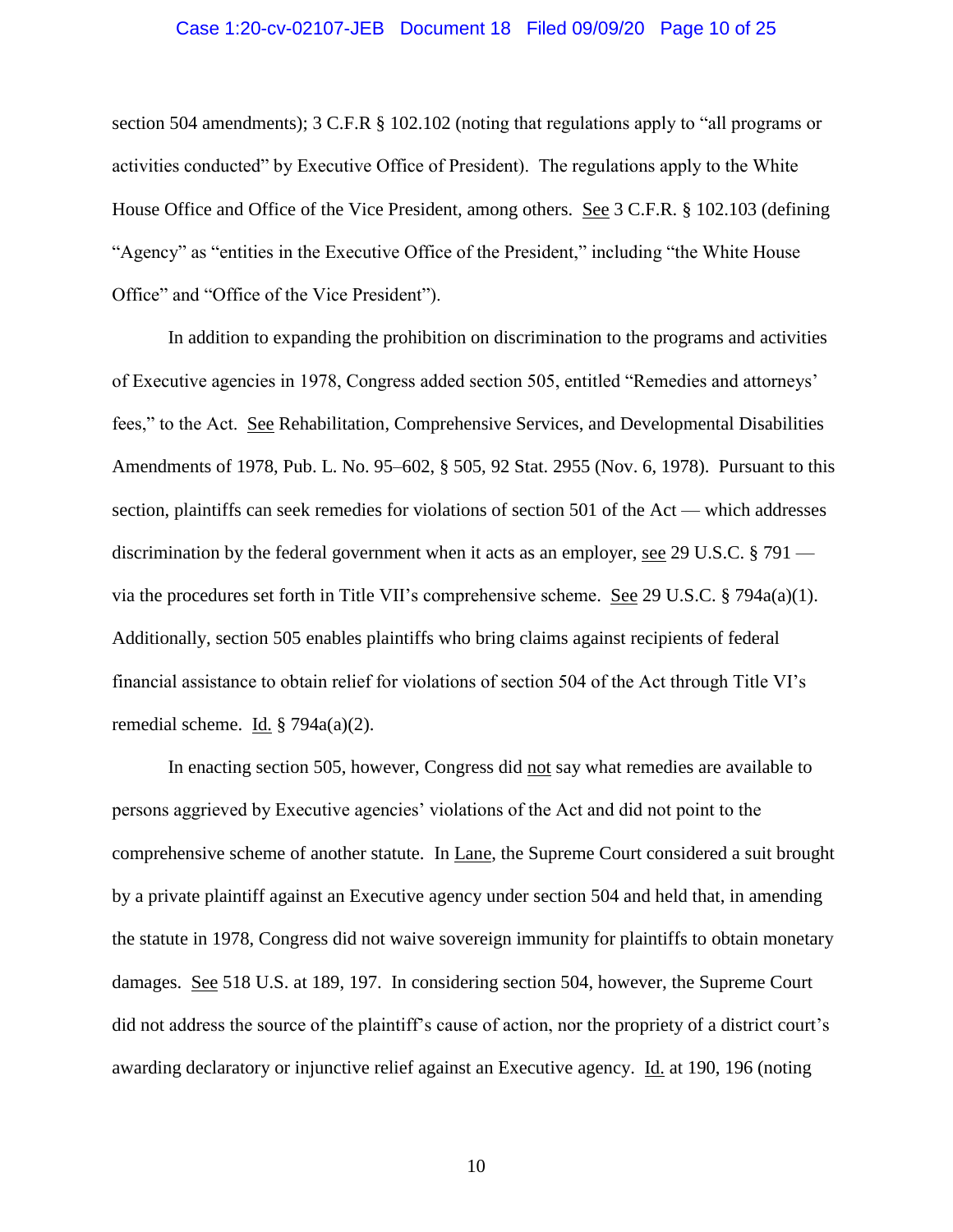## Case 1:20-cv-02107-JEB Document 18 Filed 09/09/20 Page 11 of 25

that government did not appeal district court's award of injunctive relief). That void, in the statute and caselaw, is central to the parties' dispute here.

#### *2. Application*

The statutory backdrop thus provided, the Court must now address two fundamental questions: whether section 504 offers Plaintiffs any cause of action here, and, if so, whether they have sufficiently articulated one. Defendants spend most of their opposition arguing the first issue, which the Court agrees is the more complex one. It, too, will linger here before turning to the merits of Plaintiffs' particular claim.

#### a. Implied Cause of Action

"[T]he fact that a federal statute has been violated and some person harmed does not automatically give rise to a private cause of action in favor of that person." Cannon v. Univ. of Chicago, 441 U.S. 677, 688 (1979). Rather, "[l]ike substantive federal law itself, private rights of action to enforce federal law must be created by Congress." Alexander v. Sandoval, 532 U.S. 275, 286 (2001). In determining whether a statute implies a private right of action, "[t]he guiding principle . . . is legislative intent," El Paso Nat. Gas Co. v. United States, 750 F.3d 863, 889 (D.C. Cir. 2014), and courts must "determine whether [the statute] displays an intent to create not just a private right but also a private remedy." Sandoval, 532 U.S. at 286. This analysis "begins with the text and structure of the statute," and courts can look to legislative history for support. Lee v. U.S. Agency for Int'l Dev*.*, 859 F.3d 74, 77–78 (D.C. Cir. 2017) (considering relevant legislative history). Although numerous other courts across the country and in our district have considered the section 504 question, there is no binding Circuit authority. See J.L. v. Soc. Sec. Admin*.*, 971 F.2d 260, 264 (9th Cir. 1992) (finding that plaintiffs can be entitled to equitable relief to remedy Executive agency's section 504 violations), disapproved of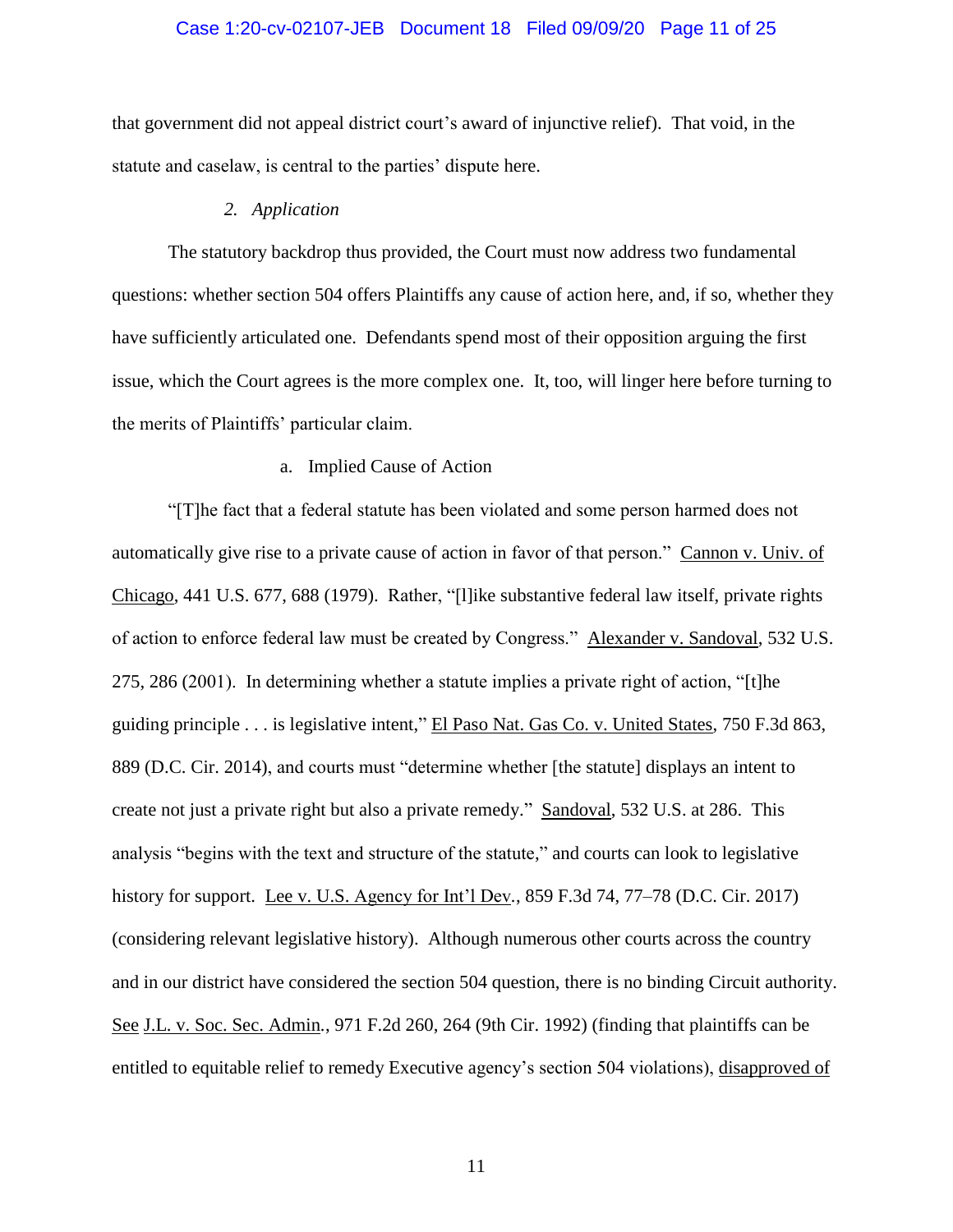#### Case 1:20-cv-02107-JEB Document 18 Filed 09/09/20 Page 12 of 25

on other grounds by Lane, 518 U.S. at 191, 200; McRaniels v. U.S. Dep't of Veterans Affairs, No. 15-802, 2017 WL 2259622, at \*4 (W.D. Wis. May 19, 2017) (finding private right of action); but see Sai v. Dep't of Homeland Sec., 149 F. Supp. 3d 99, 113 (D.D.C. 2015) (concluding that "the cause of action for a substantive claim of disability discrimination in a federal program or activity . . . arises under the APA," not the Rehabilitation Act). This Court must therefore conduct its own examination.

It begins with the language in section 504, which guarantees that "[n]o otherwise qualified individual with a disability in the United States . . . shall . . . be subjected to discrimination . . . under any program or activity conducted by any Executive agency . . . ." 29 U.S.C. § 794(a). The Supreme Court has consistently found the phrasing "[n]o [person] . . . shall ... be subjected to discrimination" to be "'rights-creating' language." Sandoval, 532 U.S. at 278–79 (recognizing existence of private cause of action under section 601 of Title VI, which provides that "[n]o person . . . shall, on the ground of race, color, or national origin, . . . be subjected to discrimination under any program or activity receiving Federal financial assistance," 42 U.S.C. § 2000d); Cannon, 441 U.S. at 709 (same for section 901 of Title IX, which provides that " $[n]$ o person . . . shall, on the basis of sex, . . . be subjected to discrimination under any education program or activity receiving Federal financial assistance," 20 U.S.C. § 1681(a)); see also Pl. Reply at 4–5. In considering the parallel phrasing of Title IX, moreover, the Supreme Court has found the language to be "the most accurate indicator of the propriety of implication of a cause of action." Cannon, 441 U.S. at 690 n.13; see also Pl. Reply at 4. The Court, consequently, agrees with Plaintiffs that the language of section 504 indicates that Congress intended to create a private cause of action. See Pl. Mot. Memo at 4–6.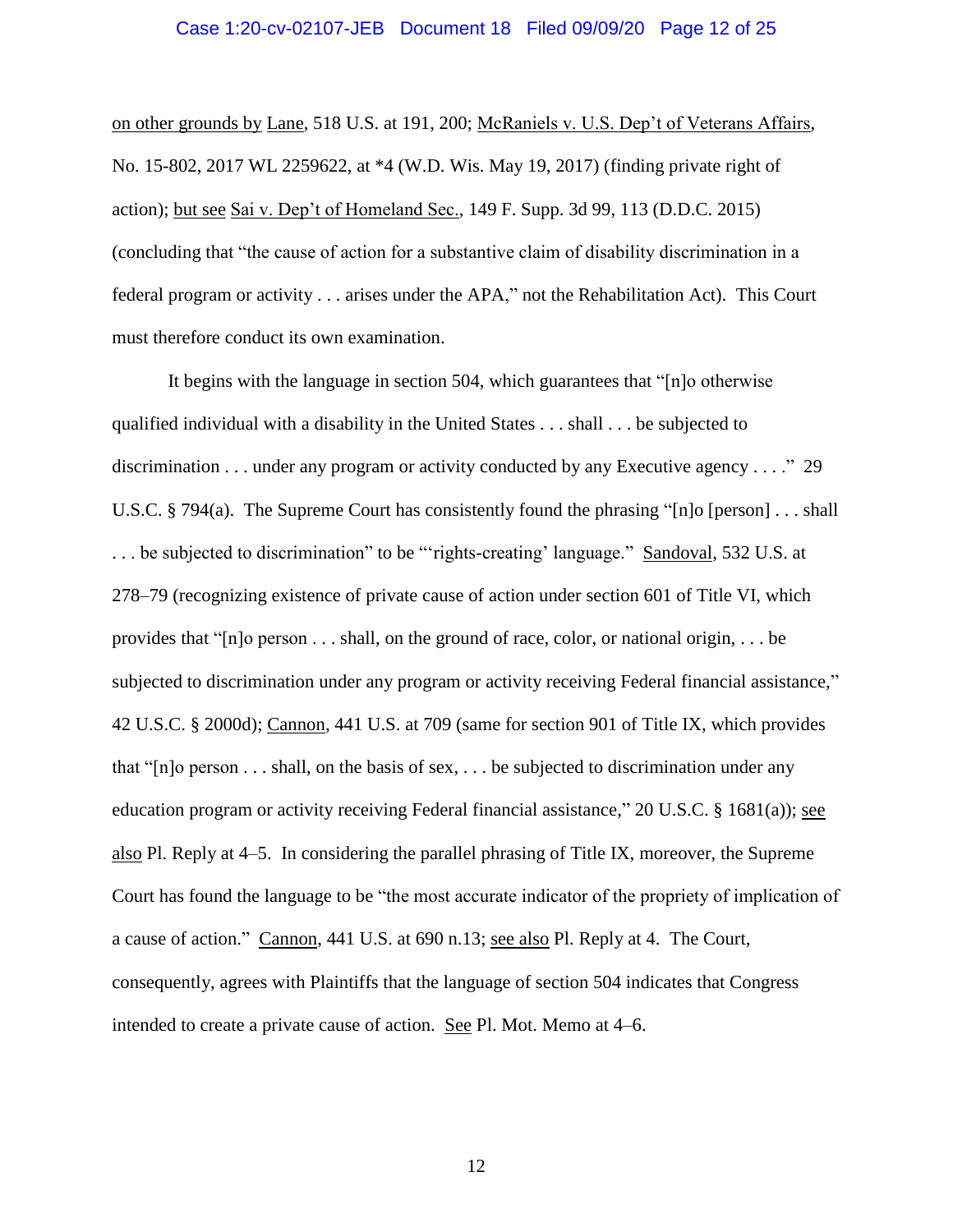### Case 1:20-cv-02107-JEB Document 18 Filed 09/09/20 Page 13 of 25

The history of the statute provides support for this conclusion, as the parallel language among the Rehabilitation Act, Title VI, and Title IX was not a curious coincidence. Rather, the text of section 504 was modeled on the language of section 601 of Title VI, which Congress knew had been interpreted to provide private rights of action. See Doe, 941 F.2d at 786–87. This Court, as a result, may properly conclude that Congress created a private right of action in the Rehabilitation Act because section 504 includes "the verbatim statutory text that courts had previously interpreted to create a private right of action," Sandoval, 532 U.S. at 288, and because "[t]he drafters . . . explicitly assumed it would be interpreted and applied as Title VI had been." Cannon, 441 U.S. at 694–95; Sandoval, 532 U.S. at 279–80 (applying Cannon's logic); cf. 124 Cong. Rec. 30,349 (1978) (colloquy between Sen. Cranston, a co-sponsor of the Senate 1978 Rehabilitation Act bill, and Sen. Bayh on "the continuing intention of Congress that private actions be allowed under titles VI and VII of the Civil Rights Act of 1964, title IX of the Education Amendments of 1972 and title V of the Rehabilitation Act of 1973"); Doe, 941 F.2d at 786 (collecting cases, decided between 1973 and 1978, in which courts determined Congress created private right of action in section 504).

The structure of the Rehabilitation Act further indicates that Congress intended to create a private remedy for equitable relief, rather than — as Defendants argue — requiring plaintiffs to rely on the Administrative Procedure Act's remedial scheme for rights enforcement. See Def. Opp. at 8, 14. Simultaneous with its amending section 504 to add "Executive agenc[ies]" as actors prohibited from discriminating based on disability, Congress also enacted section 505, entitled "Remedies and attorneys' fees." 29 U.S.C. § 794a; see also Rehabilitation, Comprehensive Services, and Developmental Disabilities Amendments of 1978, Pub. L. No. 95– 602, § 504. In this subsection, the legislature clarified that two subsets of plaintiffs should look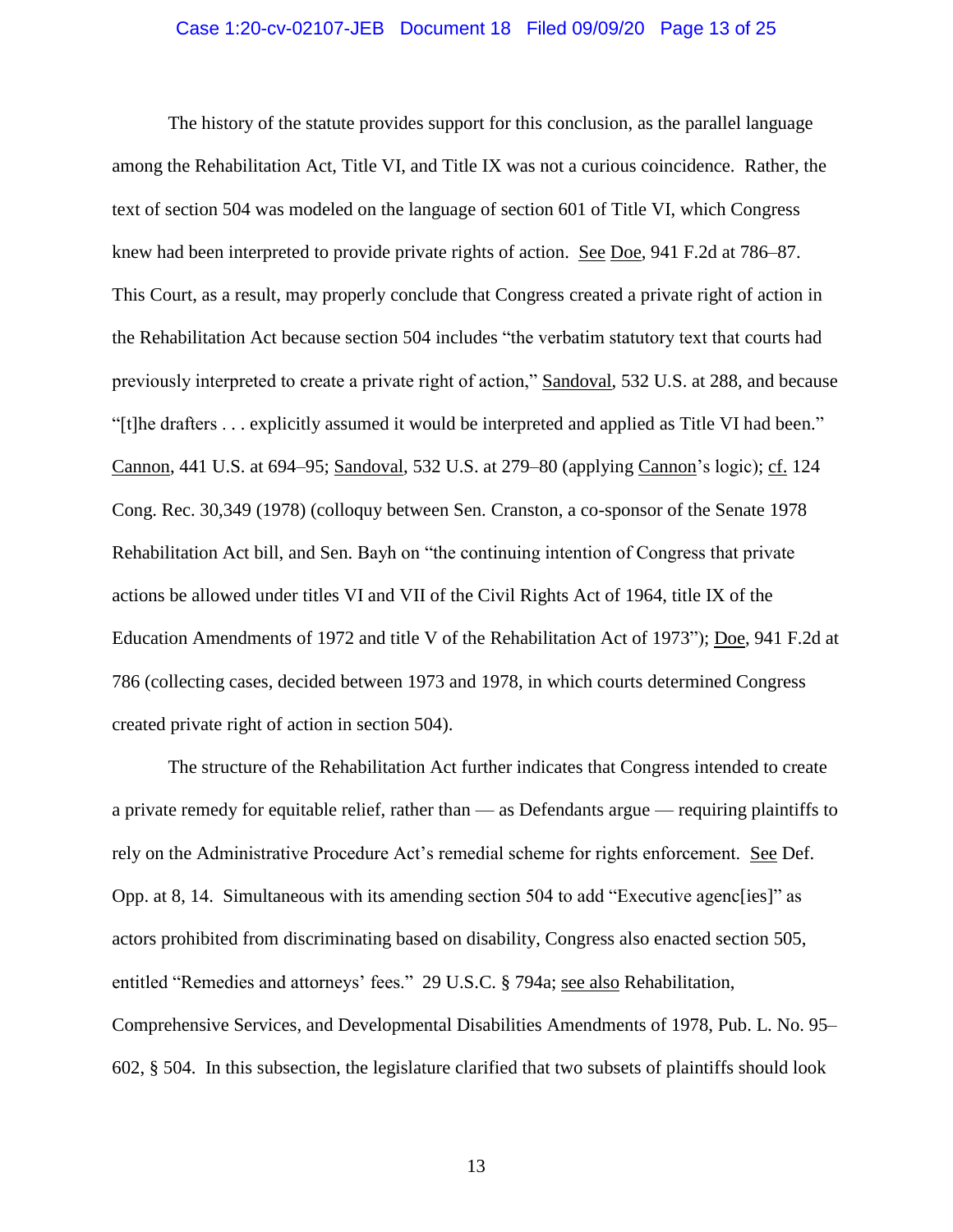### Case 1:20-cv-02107-JEB Document 18 Filed 09/09/20 Page 14 of 25

to the remedial schemes of other statutes to redress their harms. First, employees who bring suit against the federal government for violations of section 501 are subject to the requirements of and have access to Title VII's remedial scheme. See 29 U.S.C.  $\S$  794a(a)(1). Second, private parties who bring suits against recipients of federal funds for violations of section 504 can invoke Title VI's remedial scheme. See id. § 794a(a)(2).

While Congress undertook in section 505 to enact new provisions to clarify which plaintiffs should look to the remedial schemes of other statutes, it never directed those plaintiffs who seek relief from Executive agencies' violations of section 504 to rely on the Administrative Procedure Act. Nor would it make sense to assume — particularly when the text of section 504 indicates otherwise — that Congress intended to direct such plaintiffs to the APA's remedial scheme when section 504's reference to "any Executive agency" is meant to be more inclusive of entities than is the APA's definition of an agency. See 7 Op. O.L.C. 110, 111–15 & n.13 (1983) (explaining after extensive examination of legislative history that Congress intended "Executive agency" to be "construed broadly to include all governmental entities which are not within either the Legislative or Judicial Branches," and did not intend "an entity's status under the APA . . . to determine its coverage by [section] 504"); compare 3 C.F.R. § 102.103 (defining "Agency" to include various "entities in the Executive Office of the President," including "the White House Office" and "Office of the Vice President"), with Def. Opp. at 8–9 (explaining that President, Vice President, and components of Executive Office of President that are close advisors to President are immune from suit under APA).

This understanding of section 504 — namely, that private parties can rely on it in bringing suits against Executive agencies for injunctive and declaratory relief — is shared by many courts across the country. See Pl. Mot. Memo at 7–10; see also, e.g., Doe, 941 F.2d at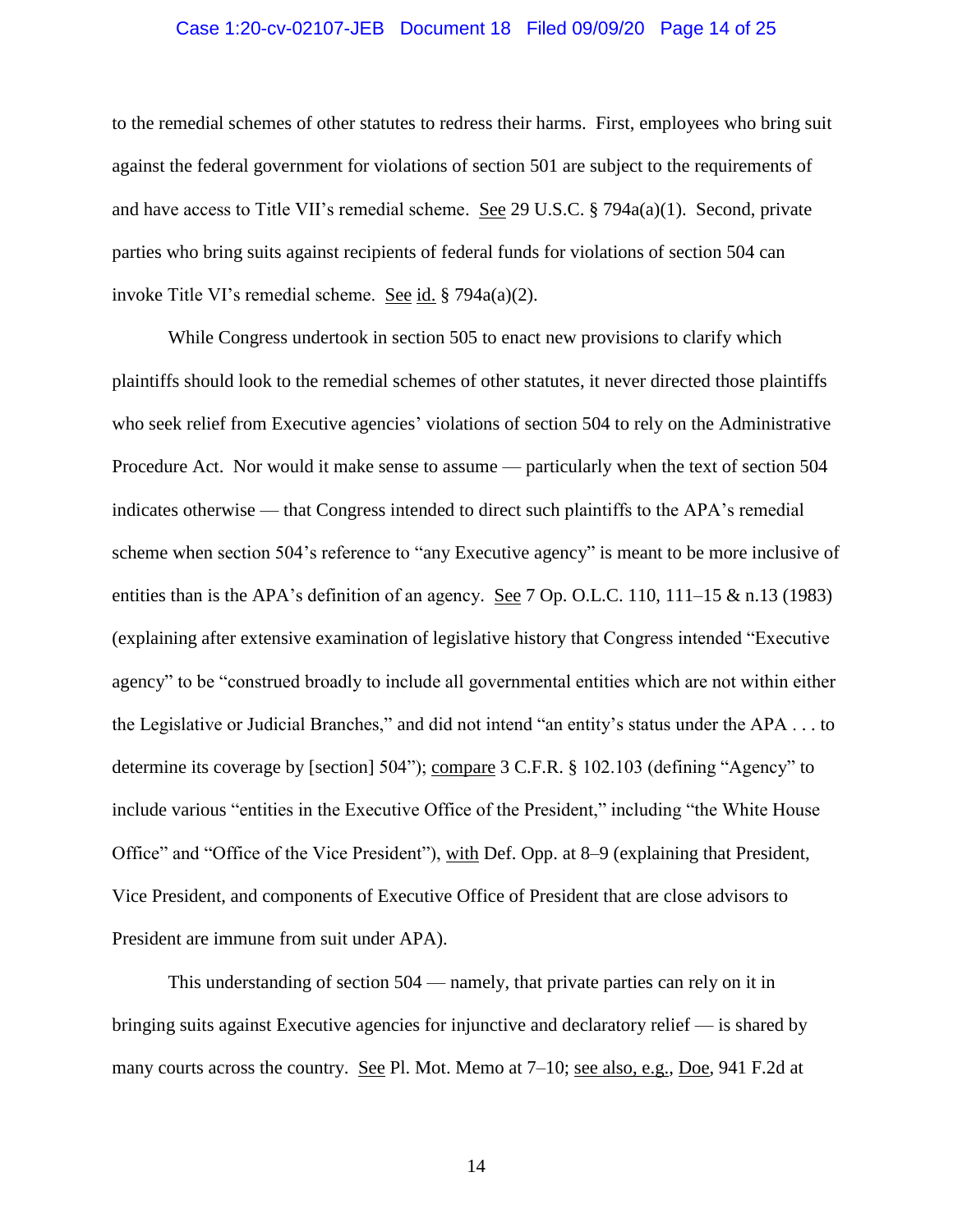789; J.L., 971 F.2d at 264; Yeh v. U.S. Bureau of Prisons, No. 18-943, 2019 WL 3713874, at \*5 (M.D. Pa. May 15, 2019) ("[A] plaintiff may bring a claim for injunctive relief under section 504(a) of the [Rehabilitation Act] against [Executive] agencies and individuals acting in their official capacities"); Davis v. Astrue, No. 06-6108, 2011 WL 3651064, at \*5 (N.D. Cal. Aug. 18, 2011) (considering history of Rehabilitation Act amendments and concluding that Congress created private right of action under section 504 for declaratory and injunctive relief against Executive agencies); Washington v. Fed. Bureau of Prisons, No. 16-3913, 2019 WL 2125246, at \*8 (D.S.C. Jan. 3, 2019) (collecting cases and concluding same), report and recommendation adopted, No. 16-3913, 2019 WL 1349516 (D.S.C. Mar. 26, 2019); McRaniels, 2017 WL 2259622, at \*4 (concluding, in suit against Executive agency, that "reading sections 504 and 505 [of the Rehabilitation Act] together compels a finding of an implied private right of action."); Howard v. Bureau of Prisons, No 05-1372, 2008 WL 318387, at \*9 (M.D. Pa. Feb. 4, 2008) ("With regard to the Rehabilitation Act . . . , injunctive relief is available even though damages are not" in suits against Executive agencies).

Courts in this district have generally shared that approach. See American Council of the Blind v. Paulson, 463 F. Supp. 2d 51, 57–58 (D.D.C. 2006), aff'd, 525 F.3d 1256 (D.C. Cir. 2008) (recognizing private right of action against government in holding that sovereign immunity does not bar private-plaintiff claims under section 504 against Executive agency for injunctive relief); Lane v. Pena, 867 F. Supp. 1050, 1053 (D.D.C. 1994) (granting injunction against Executive agency for violation of section 504 and noting that "[i]t is well-established that injunctive and declaratory relief are available under the Rehabilitation Act") (quoting Doe v. District of Columbia, 796 F. Supp. 559, 573 (D.D.C. 1992)), vacated in part on other grounds by Lane, 518 U.S. at 190–91; but see Sai, 149 F. Supp. 3d at 113 (finding that cause of action arises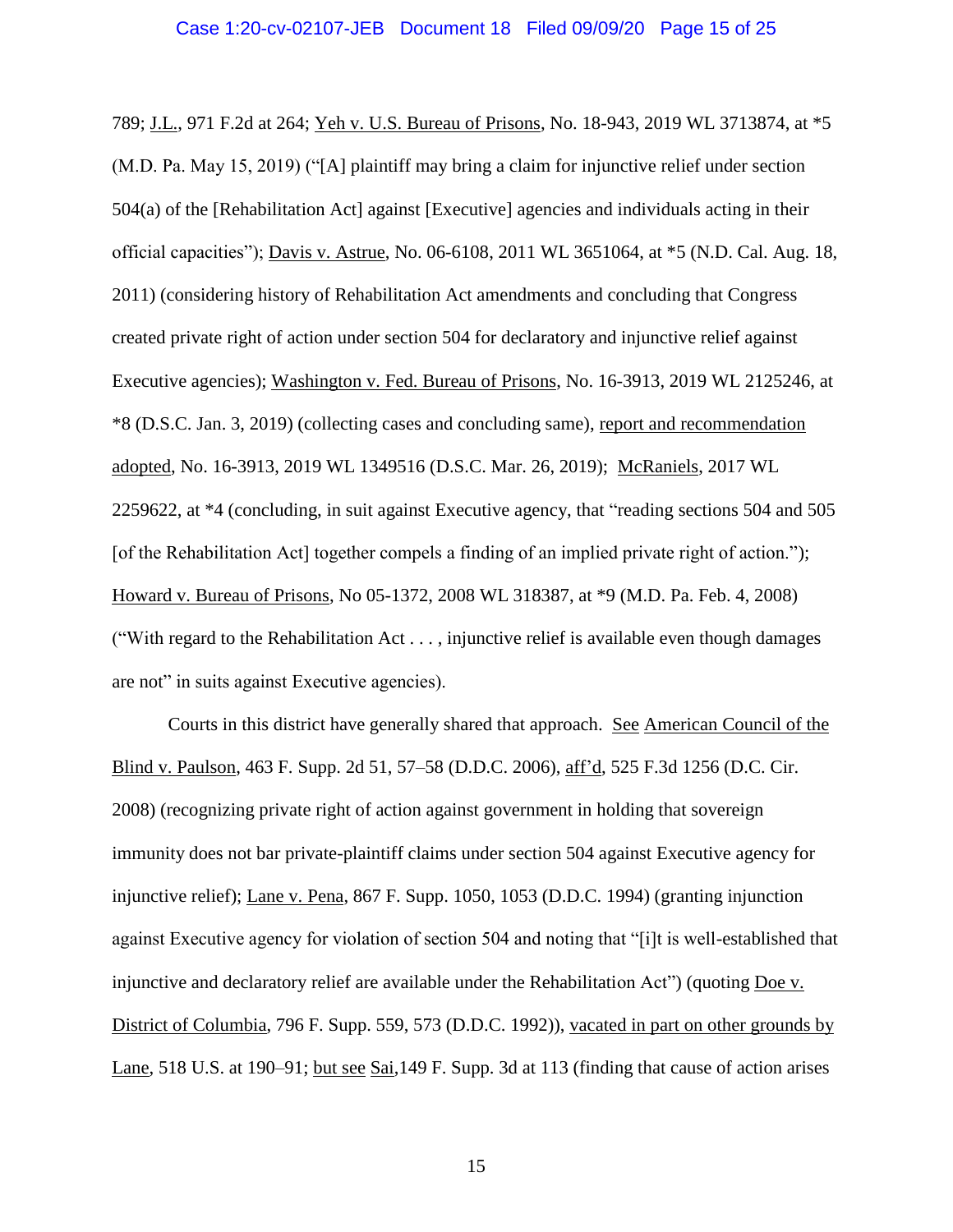### Case 1:20-cv-02107-JEB Document 18 Filed 09/09/20 Page 16 of 25

under APA). Given this general consensus, as well the decisions in Paulson and Lane in this district, it is unsurprising that in 2015, Defendants themselves argued to a court here that "Section 504 implies a private right of action to sue for injunctive relief in federal court for violations of that section that is not dependent on administrative exhaustion." Defendants' Reply in Support of Motion to Dismiss at 12, Sai (No. 14–1876) (citing Paulson). As the court explained in <u>Sai</u>, Defendants advocated that "the Rehabilitation Act 'implies a private right of action to sue for injunctive relief in federal court' for violations of the substantive rights protected by Section 504, but the Act does not create a private right of action for violations of the administrative rules at issue [t]here." 149 F. Supp. 3d at 110.

Today, however, Defendants advocate for a different reading of Congress's intent. They now contend that because section 505 is the only provision of the Rehabilitation Act that addresses what, if any, remedies are available to plaintiffs for violations of section 504, and because that subsection says nothing about suits against Executive agencies, Congress did not intend to create a private right of action therein. See Def. Opp. at 12. Turning back to section 504, Defendants note that, when Congress amended that subsection in 1978, it instructed the head of Executive agencies to "promulgate such regulations as may be necessary to carry out" the law's addition of "any Executive agency." Id.; see also 29 U.S.C. § 794; Rehabilitation, Comprehensive Services, and Developmental Disabilities Amendments of 1978, Pub. L. No. 95– 602, § 504. The Government thus maintains that reading sections 504 and 505 together reveals that Congress intended for a regulatory scheme — and thus the APA — to remedy any violations. See Def. Opp. at 12.

To support this argument, Defendants point to a number of decisions that come out their way. Id. at 11 & n.2. Yet, as Plaintiffs correctly point out, see Reply at 10, these cases are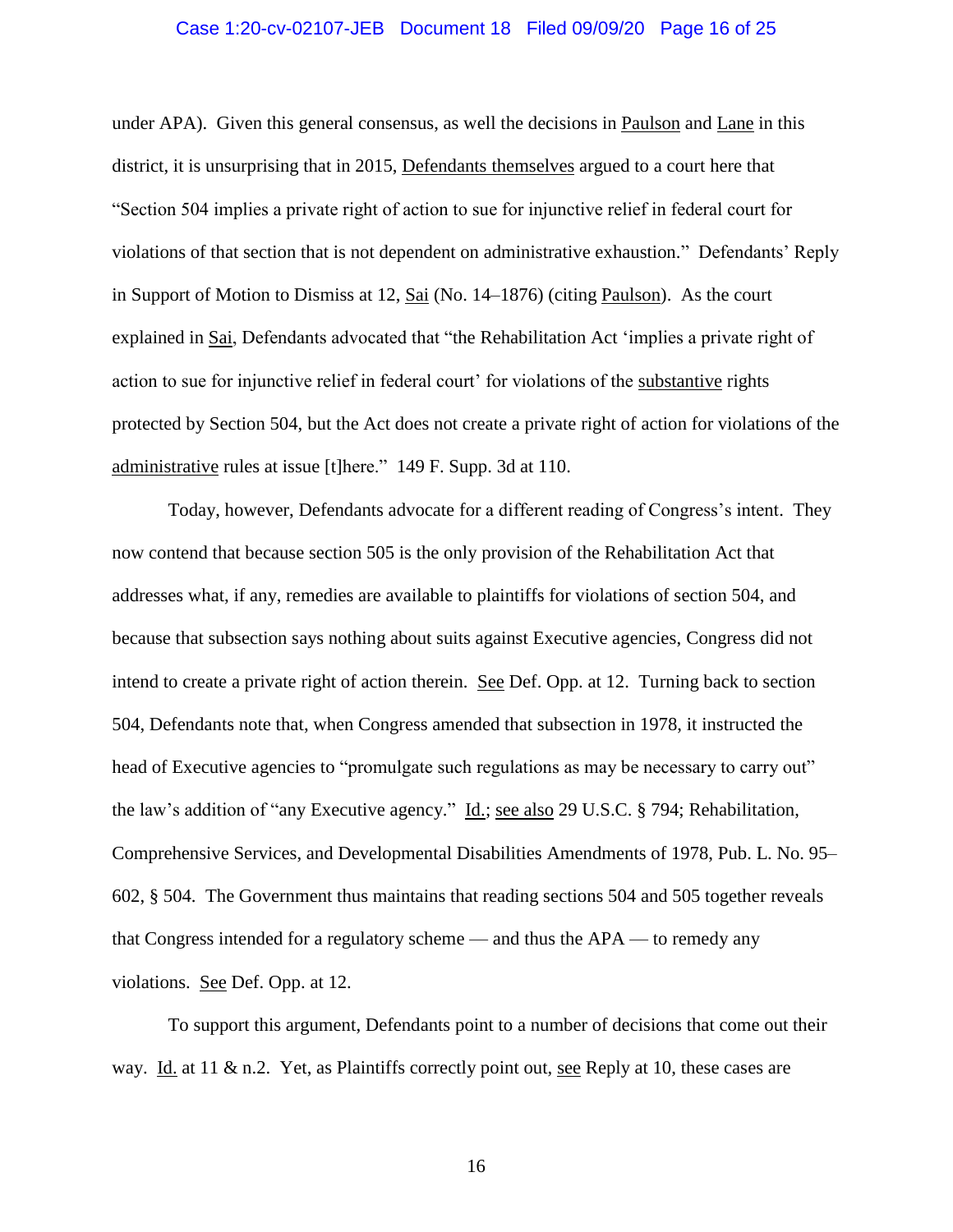### Case 1:20-cv-02107-JEB Document 18 Filed 09/09/20 Page 17 of 25

distinguishable from the previously cited ones because they all dealt with Executive agencies' acting as a regulator, as opposed to in a substantive capacity. See, e.g., Cousins v. Sec'y of the U.S. Dep't of Transp., 880 F.2d 603 (1st Cir. 1989) (assessing deaf plaintiff's challenge to DOT hearing-requirement regulation for commercial motor-vehicle drivers, and DOT's decision not to waive that regulatory requirement, and finding that question of "how a person injured by the government [acting] as regulator" is addressed under APA); Clark v. Skinner, 937 F.2d 123, 125–27 (4th Cir. 1991) (considering plaintiff's challenge to Federal Highway Administration's regulation prohibiting limb-impaired persons from driving commercial vehicles, and finding no "§ 504 private cause of action against the United States government in its capacity as a regulator") (emphasis added); Kinneary v. City of N.Y., 358 F. Supp. 2d 356, 359 (S.D.N.Y. 2005) (considering challenge to Coast Guard's suspension of plaintiff's license to operate municipal tanker in coastal waters for failure to comply with regulations requiring random drug testing, and declining to "read[] the Rehabilitation Act to create a cause of action against the federal government when acting in its role as a regulator") (emphasis added).

Defendants also direct the Court to Sai, in which Judge Randolph Moss of this district considered whether a claim alleging that the Department of Homeland Security and the Transportation Security Administration violated a plaintiff's rights by failing to respond to his administrative complaints fell under the Rehabilitation Act or the APA. See 149 F. Supp. 3d at 99; see also Def. Opp. at 12. Without benefit of adversarial briefing, Judge Moss found it "easy to imagine [that] Congress would not have created a private cause of action to enforce Section 504 against federal agencies . . . [because] it knew that review would be available under the APA." Id. at 113. He found the logic of Cousins compelling, particularly its reliance on the "purpose[] of the APA to provide a 'single uniform method for review of agency action.'" Id. at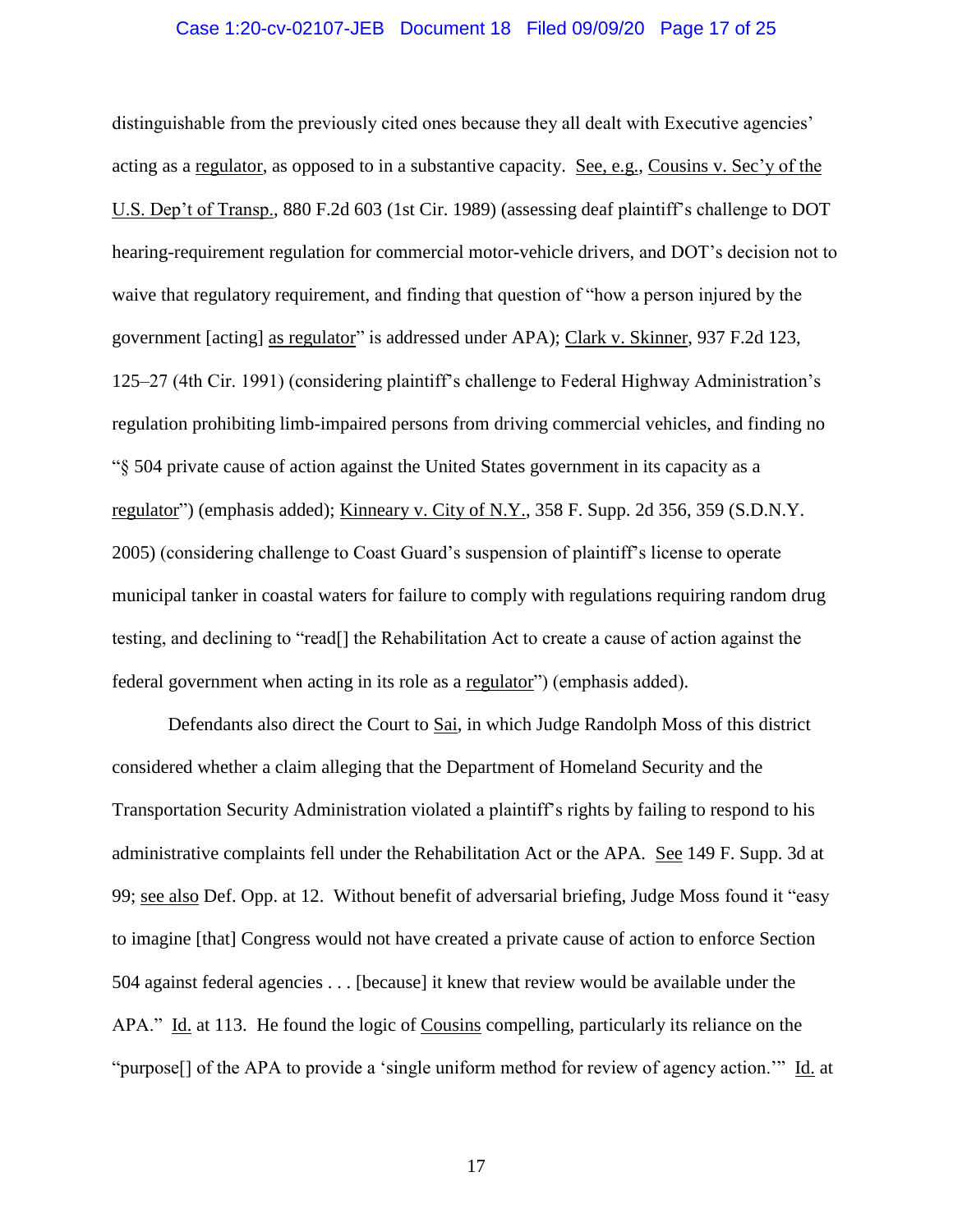#### Case 1:20-cv-02107-JEB Document 18 Filed 09/09/20 Page 18 of 25

114 (quoting Cousins, 880 F.2d at 605); see also Cousins, 880 F.2d at 605 (warning that "[t]o allow actions for review of agency action once again to proliferate under a variety of names would threaten a return to pre-APA confusion"). Sai proceeded to reject the distinction between the government's acting as regulator and as discriminator because governmental acts of discrimination that can be remedied by declaratory or injunctive relief "are likely to involve either demands for relief that have been formally rejected or established rules or procedures that fail to comply with the [Rehabilitation] Act." Id. at 115.

While this Court recognizes the force of Sai's reasoning as to why Congress could or perhaps even should have pointed plaintiffs to the APA, it ultimately cannot conclude that the purpose of that Act can overcome the "rights-creating" language of the text that Congress included in section 504 and that the Supreme Court has consistently found creates a private right of action. See Sandoval, 532 U.S. at 279; see also Cannon, 441 U.S. at 709. The Court also notes that following Sai, as Defendants explain, would leave Plaintiffs without a judicial remedy. See Def. Opp. at 14–19 (explaining that Defendants' actions are not subject to judicial review under APA). Plaintiffs have, accordingly, met their burden to show that their claim arising under section 504 of the Rehabilitation Act provides a statutory basis on which to secure injunctive relief.

# b. Merits of Claim

Defendants briefly raise a second argument against Plaintiffs' likelihood of success on the merits, which this Court can dispose of almost as quickly. The Government argues that because it provides other non-auditory means for Plaintiffs to access information conveyed in the coronavirus briefings, the Rehabilitation Act does not require it also to provide ASL interpretation. Id. at 10. The Court disagrees.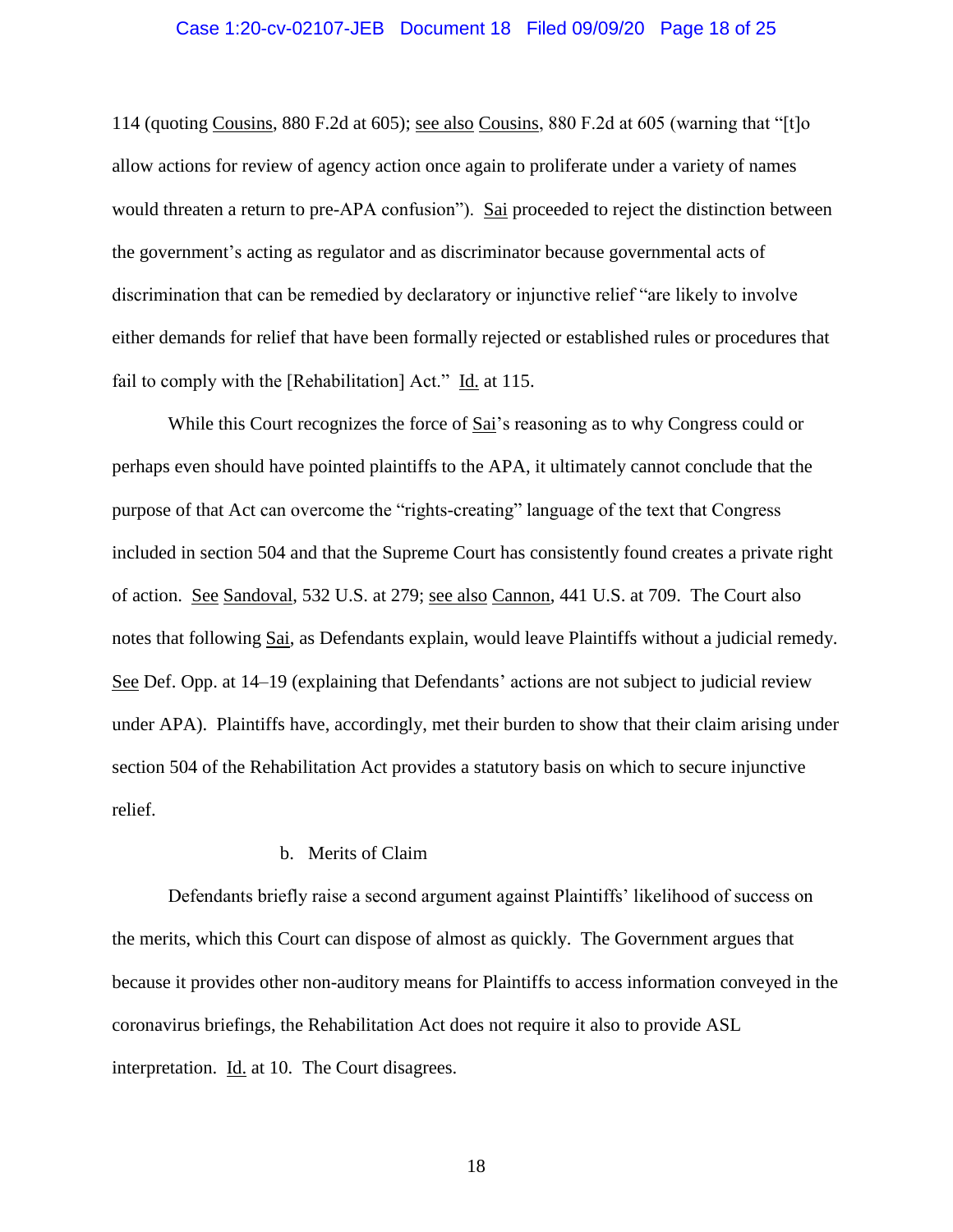### Case 1:20-cv-02107-JEB Document 18 Filed 09/09/20 Page 19 of 25

The Rehabilitation Act requires that people who are disabled within the meaning of the Act have "meaningful access" to the federal government's programs or activities. See Alexander v. Choate, 469 U.S. 287, 301 (1985); American Council of the Blind v. Mnuchin, 878 F.3d 360, 363 (D.C. Cir. 2017). The standard lacks "precise boundaries," American Council of The Blind v. Snow, 311 F. Supp. 2d 86, 89 (D.D.C. 2004), but the relevant inquiry is "whether those with disabilities are as a practical matter able to access benefits to which they are legally entitled." Henrietta D. v. Bloomberg, 331 F.3d 261, 273 (2d Cir. 2003); see also Paulson, 525 F.3d at 1267 ("Where the plaintiffs identify an obstacle that impedes their access to a government program or benefit, they likely have established that they lack meaningful access to the program or benefit."). "[T]o assure meaningful access, reasonable accommodations . . . may have to be made." Alexander, 469 U.S. at 301. As the Circuit has noted, "[D]eaf individuals lack meaningful access to government activities or programs without the provision of interpretive assistance." Paulson, 525 F.3d at 1268 (citing Randolph v. Rogers, 170 F.3d 850, 858 (8th Cir. 1999), Rothschild v. Grottenthaler, 970 F.2d 286, 291 (2d Cir. 1990), and United States v. Bd. Of Trs. For the Univ. of Ala., 908 F.2d 740, 748 (11th Cir. 1990)).

Individual Plaintiffs contend that they lack meaningful access to the substance of the briefings because "captioning is often delayed and inaccurate," Axelrod Decl., ¶ 4; Forsey Decl., ¶ 4, and they have difficulty "understand[ing] captioning on television when the content is complex, such as when there is information about a health pandemic." Fleetwood Decl., ¶ 3; Rivera Decl., ¶ 3; Strail Decl., ¶ 3. Plaintiffs do not directly address Defendants' provision of written English transcripts following briefings, but do declare that  $ASL$  — not English — is their primary and preferred language. <u>See</u> Axelrod Decl.,  $\mathbb{I}$  2; Forsey Decl.,  $\mathbb{I}$  2; Fleetwood Decl.,  $\mathbb{I}$  2; Rivera Decl., ¶ 2; Strail Decl., ¶ 2. As NAD maintains, "Written English is not an effective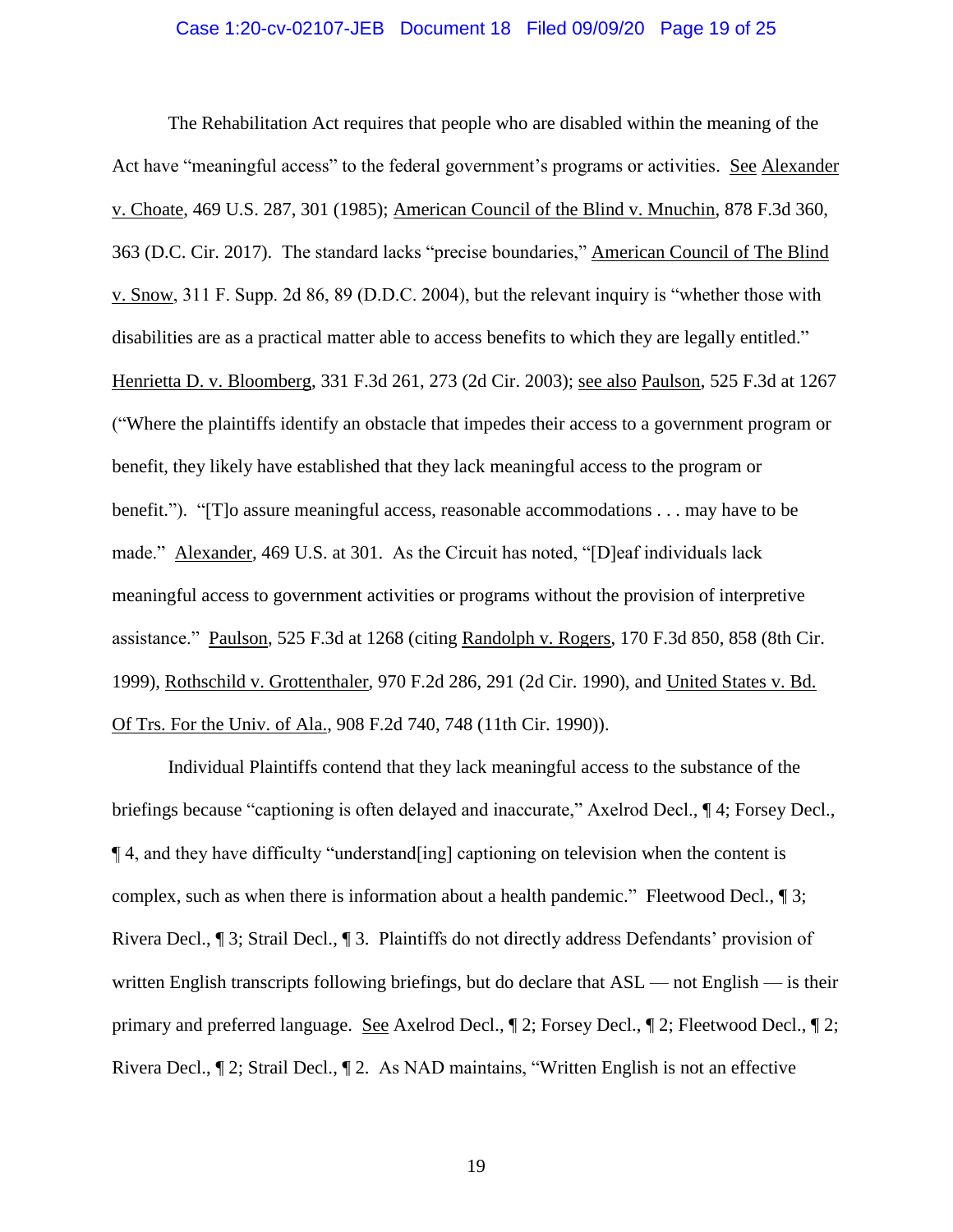### Case 1:20-cv-02107-JEB Document 18 Filed 09/09/20 Page 20 of 25

means of communication for many deaf individuals who have limited English capabilities, particularly for complex and important topics such as COVID-19 and related issues of public health." Rosenblum Decl., **[6.** Even when written English is provided, then, deaf people who rely on ASL "cannot effectively receive the messages conveyed at the White House press briefings," id., no matter whether the messages are conveyed in real time through closed captioning or after the fact via transcripts.

Closed captioning and transcripts may constitute a reasonable accommodation under some circumstances, but not here. As another court explained in rejecting a state government's similar arguments, these "accommodations — however well-intentioned — simply do not provide 'meaningful access in the circumstances [presented] here.'" Martinez v. Cuomo, No. 20-3338, 2020 WL 2393285 at \*5 (S.D.N.Y. May 12, 2020) (alteration in original) (quoting Disabled in Action v. Bd. of Elections of New York, 752 F.3d 189, 201 (2d Cir. 2014)) (granting preliminary injunction to require governor to provide in-frame ASL interpretation during televised briefings about COVID-19); see also Paulson, 525 F.3d at 1259, 1269–70 (rejecting government's argument that "availability of portable currency readers to identify denominations and credit cards as an alternative to cash" constitutes meaningful access to currency for blind persons).

This is enough for Plaintiffs to establish a likelihood of success on the merits of their Rehabilitation Act count.

#### B. Irreparable Harm

As set forth above, in addition to showing such likelihood of success, a party seeking a preliminary injunction must demonstrate that its injury is "of such imminence that there is a clear and present need for equitable relief to prevent irreparable harm." Chaplaincy of Full Gospel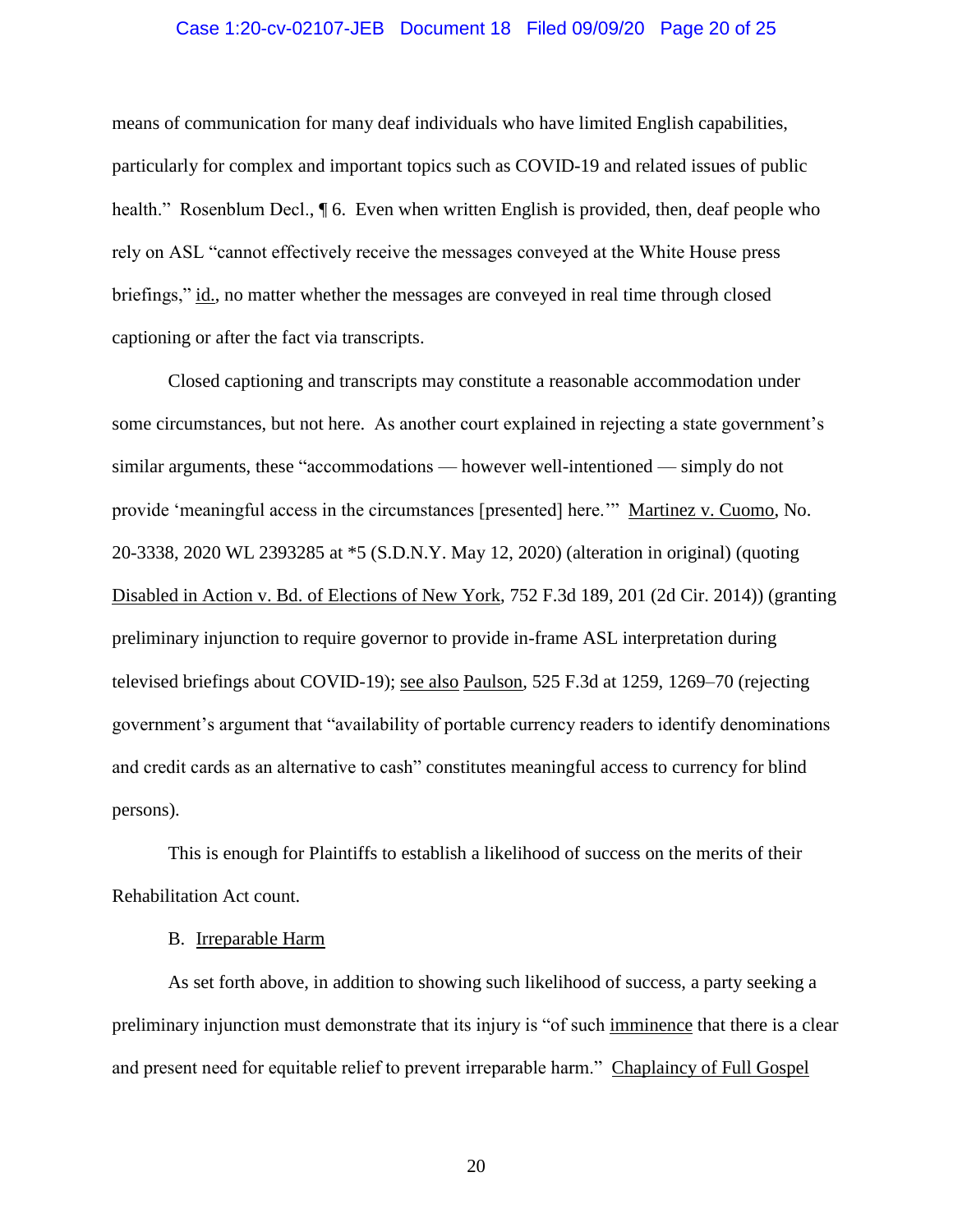#### Case 1:20-cv-02107-JEB Document 18 Filed 09/09/20 Page 21 of 25

Churches, 454 F.3d at 297 (quoting Wisconsin Gas Co. v. FERC, 758 F.2d 669, 674 (D.C. Cir. 1985)) (internal quotation marks omitted). The injury must also be "both certain and great; it must be actual and not theoretical." Id. (quoting Wisconsin Gas, 758 F.2d at 674). Finally, the injury must be "beyond remediation." Id.

There is little debate on this prong here. Plaintiffs seek access to information about their health and safety, as well as updates on the economy and the development of a vaccine. See Compl., ¶ 1; Pl. Mot. Memo at 17–18. They emphasize that, absent ASL interpretation, they will suffer irreparable harm because they will be "denied timely access to . . . critical information, leaving them less able to comply with current orders and advice, less able to prepare for the future, and more anxious about current conditions and the future." Pl. Mot. Memo at 2–3 (quoting Martinez, 2020 WL 2393285, at \*6). As an example, the importance of mask wearing was not generally explained in the early months of the pandemic, but as scientists learned more about the virus, the White House's briefings included information on the importance of regular mask wearing by the general public. See Remarks by President Trump in Press Briefing (July 21, 2020), https://www.whitehouse.gov/briefings-statements/remarks-president-trump-pressbriefing-072120/ (encouraging everyone to wear a mask). Defendants recycle the point that Plaintiffs will not suffer irreparable harm given the alternative formats in which the information is provided, including closed captioning. See Def. Opp. at 23. As the Court has already considered and rejected that position, and because Defendants raise no other arguments in briefing, see id., Plaintiffs have sufficiently prevailed on this factor as well.

#### C. Balance of the Equities and the Public Interest

The last factors, which the Court considers together, examine "the balance of equities" and "the public interest." Sherley, 644 F.3d at 392 (quoting Winter, 555 U.S. at 20); see also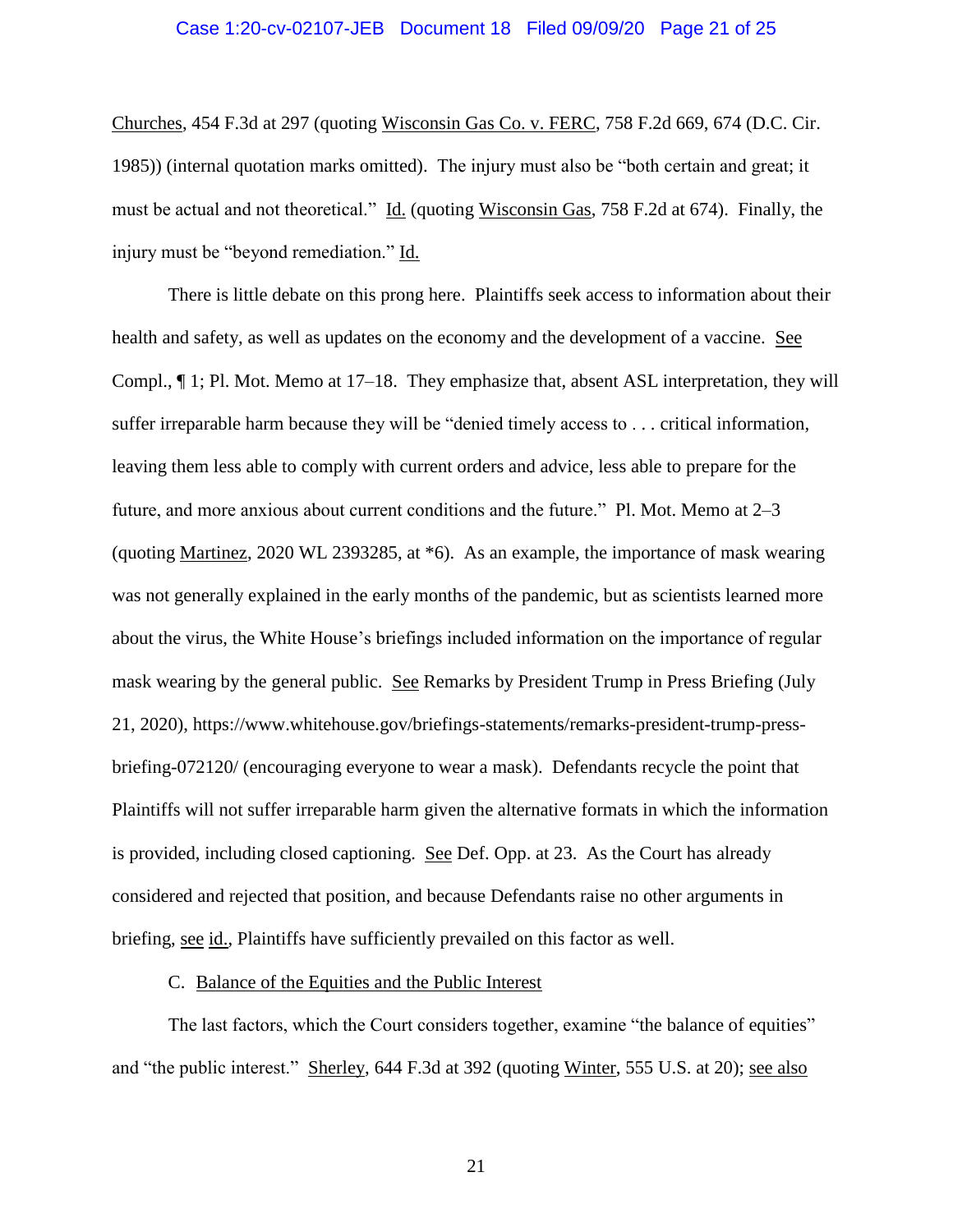#### Case 1:20-cv-02107-JEB Document 18 Filed 09/09/20 Page 22 of 25

League of Women Voters, 838 F.3d at 12. When the non-moving party is the Government, these two considerations merge. See Nken v. Holder, 556 U.S. 418, 435 (2009). Plaintiffs have so readily satisfied this standard that little need be said.

Plaintiffs seek access to critical public-health information to benefit themselves and their loved ones. While Defendants may take issue with the scope of Plaintiffs' requested remedy, which the Court addresses next, they have not counterbalanced Plaintiffs' harms. Indeed, at no point have Defendants said that providing an ASL interpreter to guarantee that access would be too burdensome. See Def. Op. at 23. The Court also agrees with Plaintiffs that it is in the public interest for them to receive up-to-date information during the pandemic, see Pl. Mot. Memo at 3, particularly given the rapidly evolving science on the nature of the virus's spread.

Having cleared the bar on this factor as well as the others, the Court concludes that Plaintiffs are entitled to some form of preliminary relief here.

D. Relief

One seminal question remains: what form should that relief take and against whom? The Court addresses the two issues in reverse order.

Plaintiffs have sued President Trump and Vice President Pence, among other Defendants, and want this Court to order both men to use in-frame ASL interpretation during all White House briefings about the coronavirus that they conduct and that are announced in advance. See Pl. Supp. at 3. Even if this Court can, in some circumstances, issue declaratory relief against the President, see Knight First Amendment Inst. at Columbia Univ. v. Trump, 928 F.3d 226, 230, 233 (2d Cir. 2019), there are uncertainties about the extent of its power to enjoin him and the Vice President to act in a specific way. See, e.g., Franklin v. Massachusetts*,* 505 U.S. 788, 800- 01 (1992) (citing Nixon v. Fitzgerald, 457 U.S. 731, 748 n. 27 (1982)); Mississippi v. Johnson,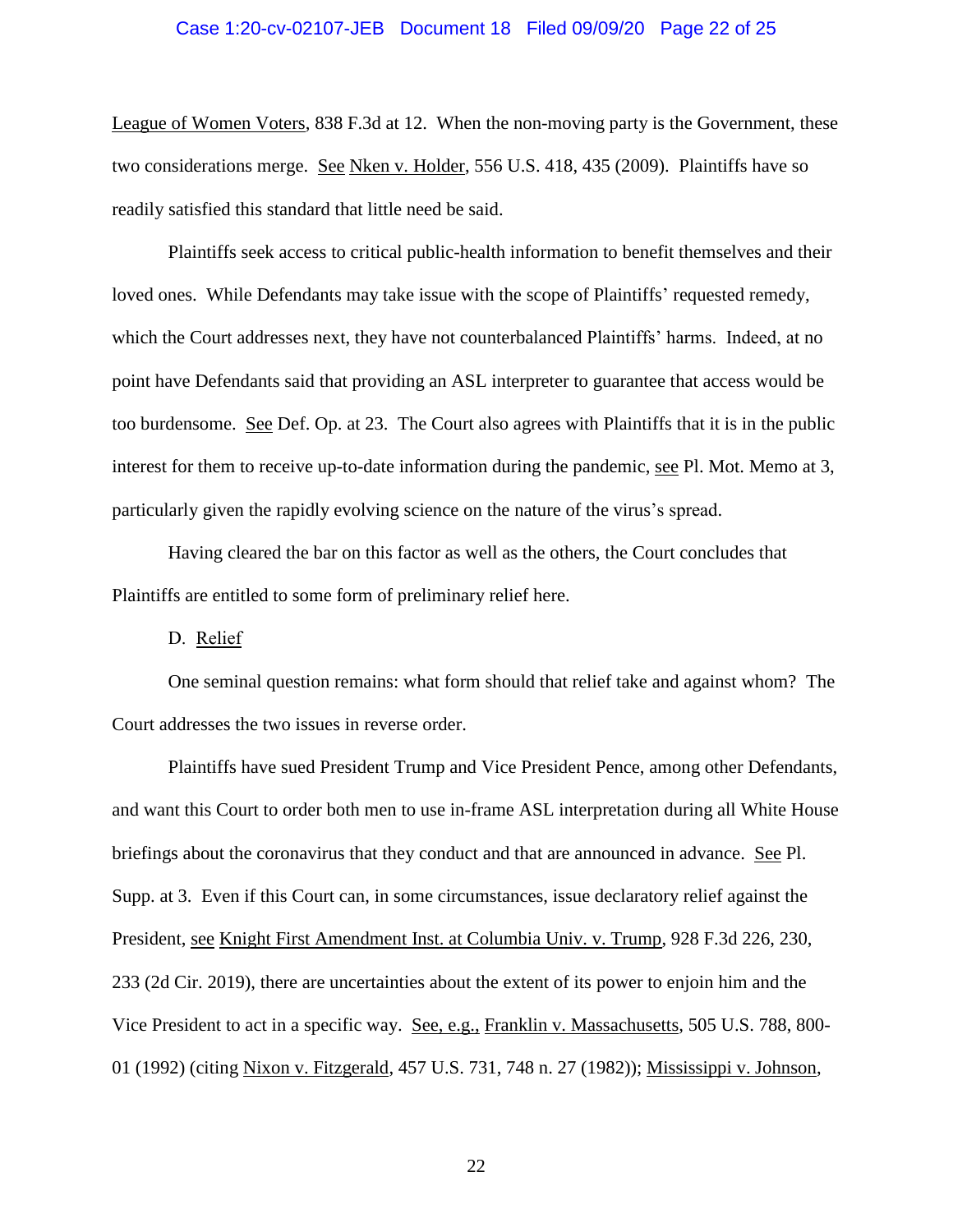#### Case 1:20-cv-02107-JEB Document 18 Filed 09/09/20 Page 23 of 25

71 U.S. (4 Wall). 475, 499 (1886); Newdow v. Roberts, 603 F.3d 1002, 1013 (D.C. Cir. 2010); Knight First Amendment Inst. at Columbia Univ. v. Trump, 302 F. Supp. 3d 541, 575 (S.D.N.Y. 2018), aff'd, 928 F.3d at 230. The Court can fortunately sidestep this thicket, however, because, either as a matter of mootness or comity, enjoining other parties in the White House can provide Plaintiffs with the relief it believes warranted. Cf. Karem v. Trump, 960 F.3d 656, 668 (D.C. Cir. 2020) (upholding injunction against Press Secretary but not President when plaintiff did not rebut defendants' contention that relief could not run against President); Knight First Amendment Inst., 302 F. Supp. 3d at 579 ("[A]s a matter of comity, courts should normally direct legal process to a lower Executive official even though the effect of the process is to restrain or compel the President.") (quoting Nixon v. Sirica, 487 F.2d 700, 709 (D.C. Cir. 1973) (*en banc*)). Indeed, beyond digging up arguments that they had conceded in briefing about who is an eligible defendant under section 504, Defendants here do not contest that this Court can issue injunctive relief against others named here — *viz.*, the Executive Offices of the President and Vice-President, the White House Office, and Press Secretary McEnany. See ECF No. 13 (August 26, 2020, Hearing Transcript) at 28; see Karem, 960 F.3d at 668 (upholding injunction against Press Secretary).

This then leads to the question of the precise contours of the relief that this Court should order. As Plaintiffs have come to recognize, it cannot provide some of what they originally requested. For example, this Court cannot order Defendants to require television broadcast outlets to carry video of an ASL interpreter when showing the coronavirus briefings; indeed, what private broadcasters choose to air, when, and in what format is beyond the Court's control.

In supplemental briefing, Plaintiffs narrowed the scope of their requested relief to the following: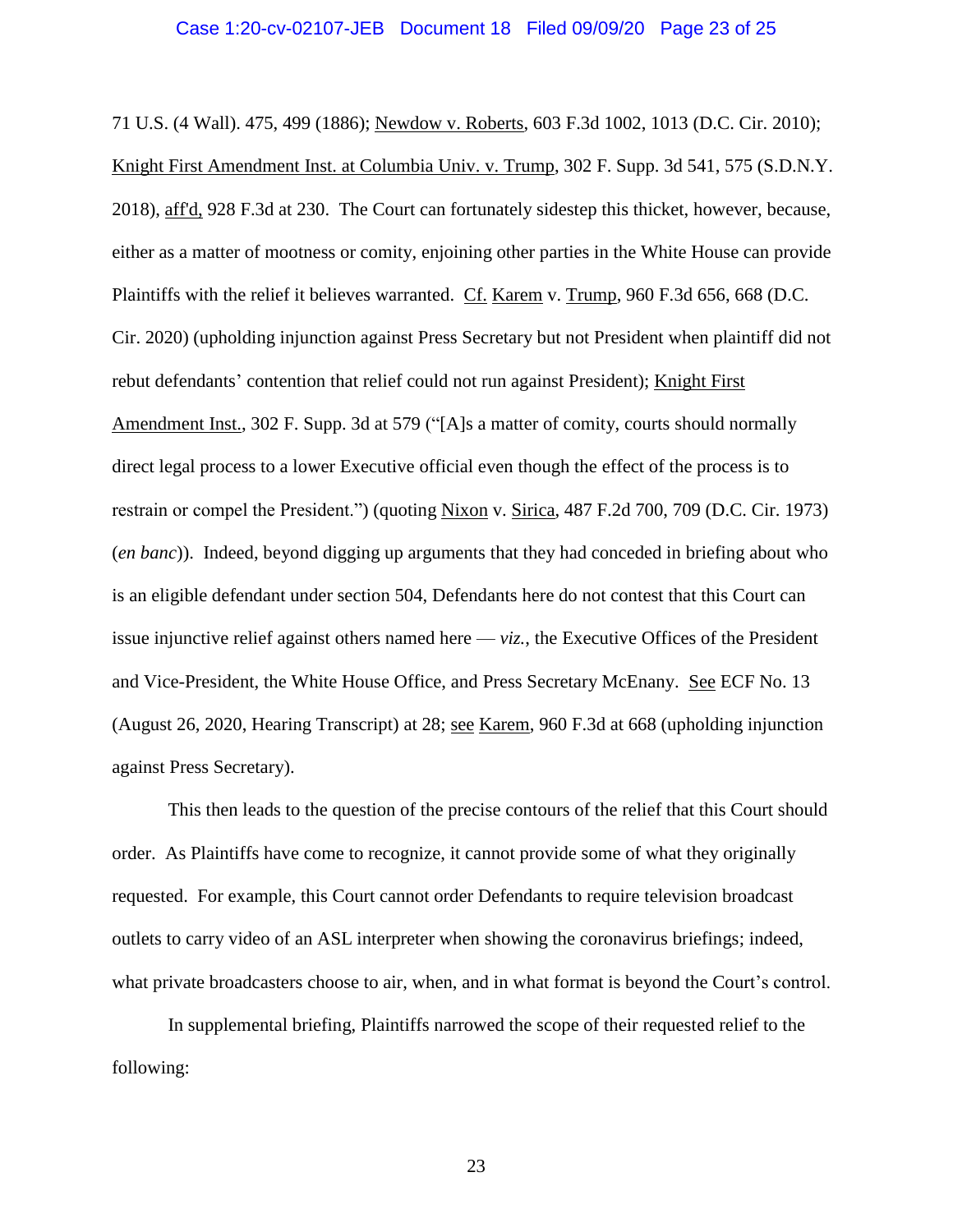- a. For purposes of the preliminary injunction, the term "White House coronavirus briefings" is defined as those briefings that (i) are conducted by any Defendant (including the White House Press Office), (ii) involve notice that is publicly disseminated in advance of commencing, and (iii) have as one of their purposes discussing the coronavirus pandemic, including but not limited to information related to the spread or containment of the virus; updates regarding vaccinations or treatments; government action taken in response to the pandemic; and any health, education, or economic issues and updates related to the pandemic. For the avoidance of doubt, White House coronavirus briefings are not limited to those that occur in the White House Press Briefing Room.
- b. Defendants must provide in-frame ASL interpretation at all White House coronavirus briefings by (a) placing an ASL interpreter physically near the speaker at such briefings, and/or (b) creating a live feed of a PIP ASL interpreter and making that PIP feed available to all entities broadcasting the briefings (including WHCA and the pool feed of the television networks) in a manner that allows those entities to include the PIP feed on their live broadcasts.
- c. Defendants must include an ASL interpreter in the WHCA feed for all White House coronavirus briefings, either by including in the frame the ASL interpreter located physically near the speaker, or by carrying the PIP feed of the ASL interpreter.

# Pl. Supp. at 3.

The first point addresses the question of when — in other words, the circumstances in which ASL interpretation is sought — and Defendants do not dispute that this definition is appropriate. The harder logistical issues surround the second and third proposals, which detail what Defendants must do. To reformulate Plaintiffs' proposals somewhat, one reasonable option is to require the White House to offer simultaneous in-frame ASL interpretation on its live feed posted on YouTube and on its delayed feed, which is posted to other social-media platforms. Defendants could do so either by having an ASL interpreter physically near the speaker or by creating a simultaneous live feed of such interpreter elsewhere, given the constraints of the Press Briefing Room. See Deere Decl.,  $\parallel$  9 ("Press Briefing Room is a small space"); Def. Opp. at 3